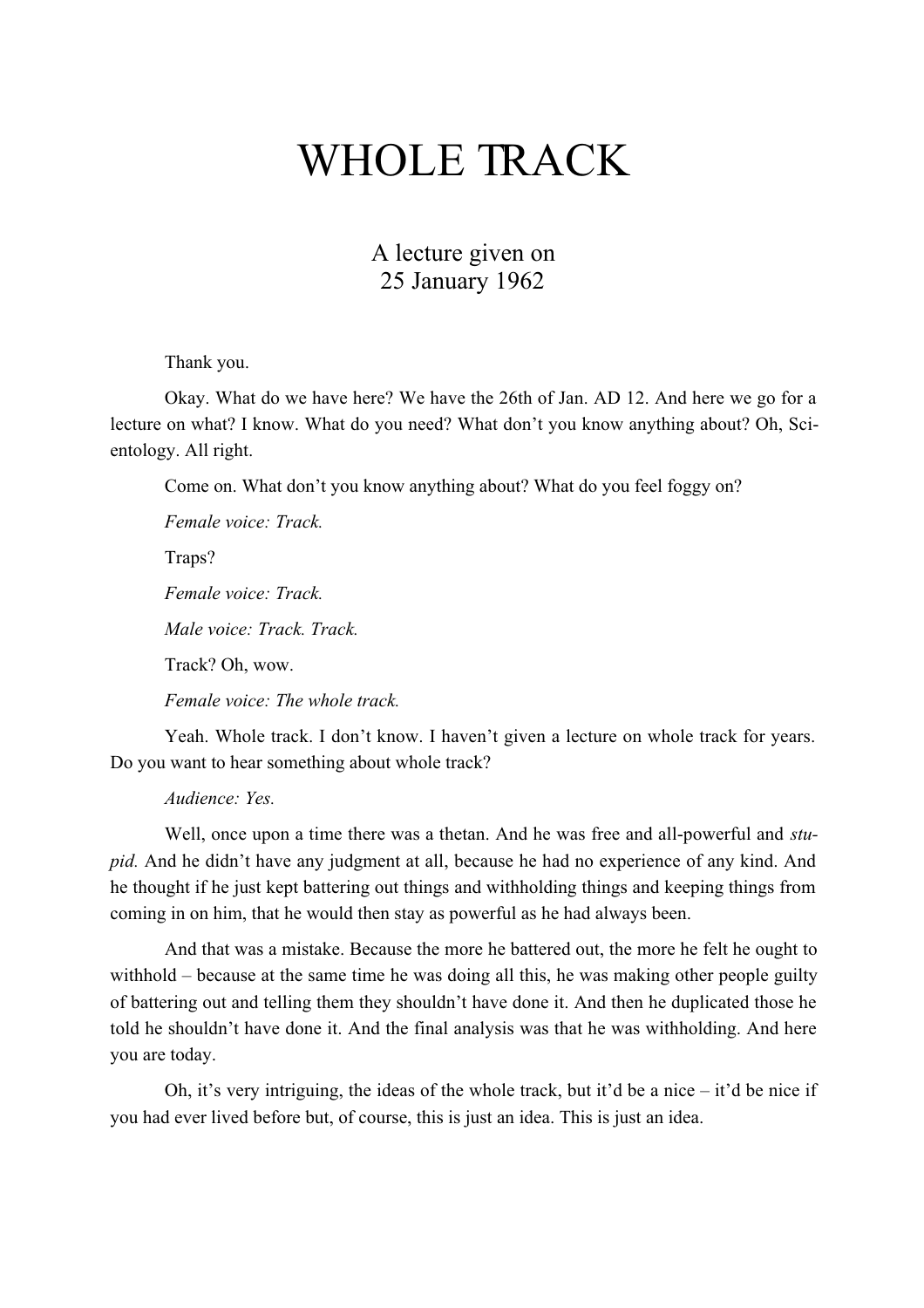I'm reminded of John and he left here in pretty good shape. That was a good win for us, but I think in all of the twelve years of arduous processing and hammering and pounding or something like that – I think it was just the educational process had just made a little dent on his case – 17th ACC. I think in all those years there wasn't a single process that had ever been brought out that had ever made a dent on him.

And he got over here and he started running into Routine 3A and 3D and Security Checking and a few things like that and all of a sudden, why, he blew off the first terminal of the Goals Problem Mass and found himself upgrading rapidly into other things and he was really flying.

And – give you an idea how he was flying: he cancelled the plane which would have gotten him home by Christmas to his family in order to get another session from Norman. He did, didn't he, Norman?

## *Male voice: Yes.*

And Norman tied into it and found "an obstructionist" as the upgraded terminal of "a menial," and this was tying into the teeth of "a cruel person," and in between "an obstructionist" and so forth, there had been a hidden terminal called "a troublemaker." And in that session he became absolutely certain that he had been "a troublemaker" (which he had never been). And that blew in just that one session, didn't it? And then he found this "obstructionist," and I think went home with that package. Isn't that right? I'd think if he – he was smart, because if he had left here just teetering on the edge of tipping over into a troublemaker, look at all the trouble we'd had.

Well, anyway, that is the toughest case I ever came up against, in that the case was just quietly tough. You know? There was nothing spectacular about it, but probably right here there are some people who have audited this fellow or seen him gone and they knew how rough this case was.

And so we made a dent on it. All right. We got him flying. All right. Swell.

But what did it take to do this? It took a very, very precise knowledge of the whole track. It took a precise knowledge of the consequences of – that a thetan runs into and how he had gotten himself balled up and how he'd tangled himself up along the line and then if you knew this perfectly, why, of course, you could take it apart. That's fairly easy to do.

Some lectures on this exist under Routine 3 and they have to do with this. But you are following a rule in auditing whole track and that rule is  $-$  it occurs actually as a first or second sentence of one of the sectional books of *Dianetics: Modern Science of Mental Health:* If you can parallel what the mind is doing and undo that or handle that, why, you will get a gain. And that is the basic rule of processing and we have not violated that rule in all these years. That's remarkable that that thing has remained that constant.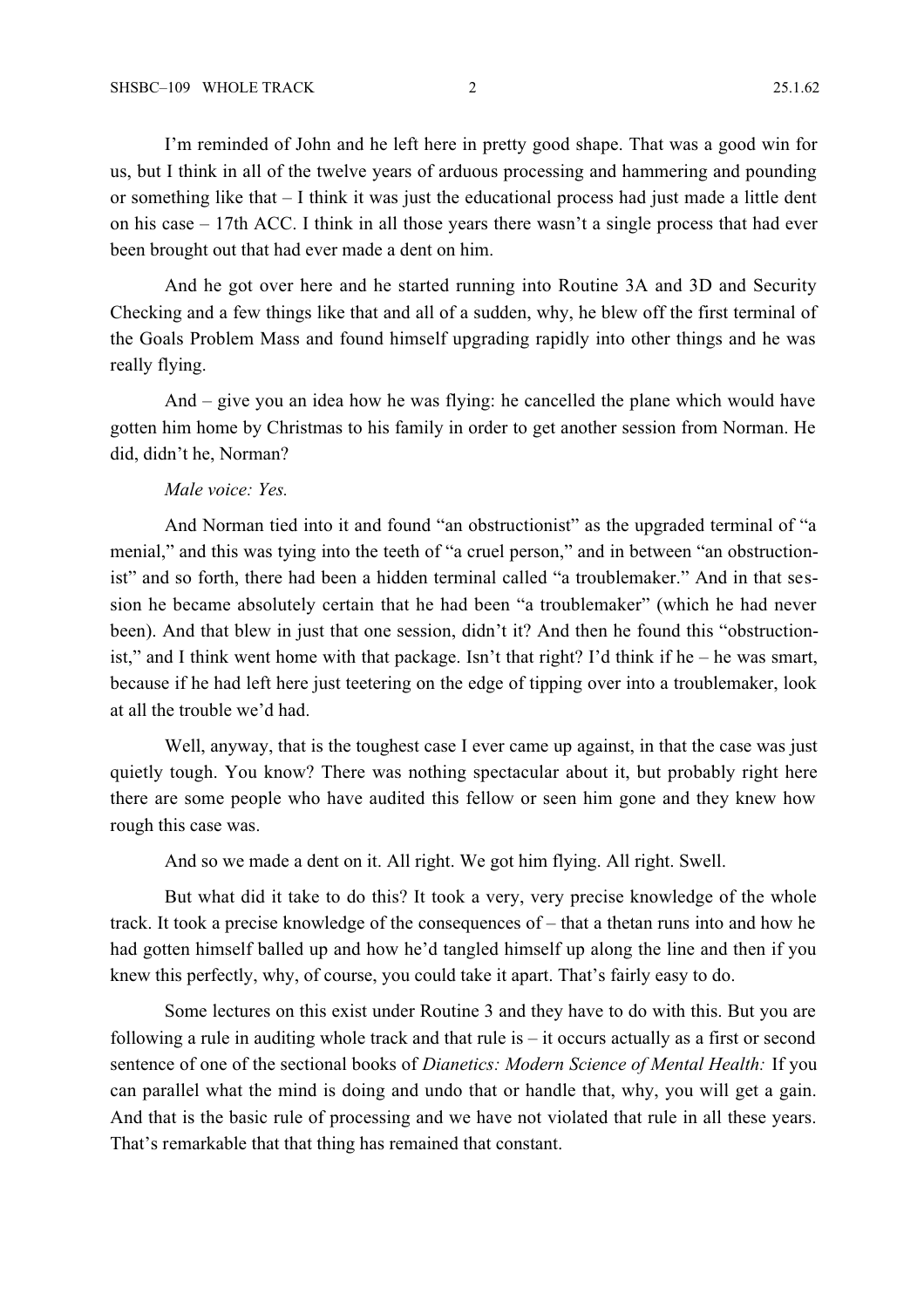Well, let's take a look at this. If an individual had lived only once and then you processed that one lifetime he had lived, wouldn't it become apparent after a while that the individual would glow Clear and disentangle gorgeously on just having audited that one lifetime? Let's just present that as a piece of evidence. That'd be possible, wouldn't it?

Actually, if an individual had lived only one life – just one – here he was and if he was just a meat body and so forth and you know, he has a psychological-type brain; you know, solid meat and if that was – all there was to this fellow, then he would untangle in this lifetime. In other words, the aberrations could be untangled and so forth if they ever could be.

Now, if one lifetime were true, then Freudian analysis would work. If just one lifetime were true, Freudian analysis would work. But Freudian analysis didn't work.

If just one lifetime were true, then running the engrams off one lifetime would clear somebody. Right? And that is not true and can't be done. You run the life – all the engrams out of one lifetime, you can straighten somebody up remarkably, you can do marvelous things. But for some reason or other, there is always a little additional bug

Unless you go at it on the basis of conditioning the individual to be able to confront all of the pictures and things and stuff that he found in the bank – that is to say, he isn't afraid of pictures and he's not fighting them – you can actually do a very delicate key-out on one lifetime and leave him separate from all of these masses and so forth.

Well, you can – you can accomplish that.

Now, there's just – that's just evidence. This has nothing to do with anybody's recall. This has to do only with the technical aspects of existence in Scientology.

Nineteen fifty-one, I rolled up my sleeves and started to investigate the whole track. Because in 1950 – late 1950 – it had started to raise its ugly and unseemly head. And auditors who would run into it and try to audit it and pcs who dare bring it up, of course, ran into a considerable social ostracism of one character or another. That was not done. The first Foundation board tried to pass a regulation, a board ruling to the effect that nobody would ever look at, believe in or investigate past lives, and so forth.

And yet auditors in auditing them kept running into them, you see? So that probably was the basic split-up of the first Foundation. The first Foundation wanted to sit there comfortably and just grind on and on in present-life engrams and consider that we had it all made and they wanted no further research or investigation of any kind whatsoever.

Well, that wouldn't go and that was that, because auditors were not turning out the results they should have turned out if one had only lived one life.

So in 1951 this – I didn't fly in the teeth of this. I would have investigated anything. I mean, there's no real resistance on my part. You show me something, tell me I can't investi-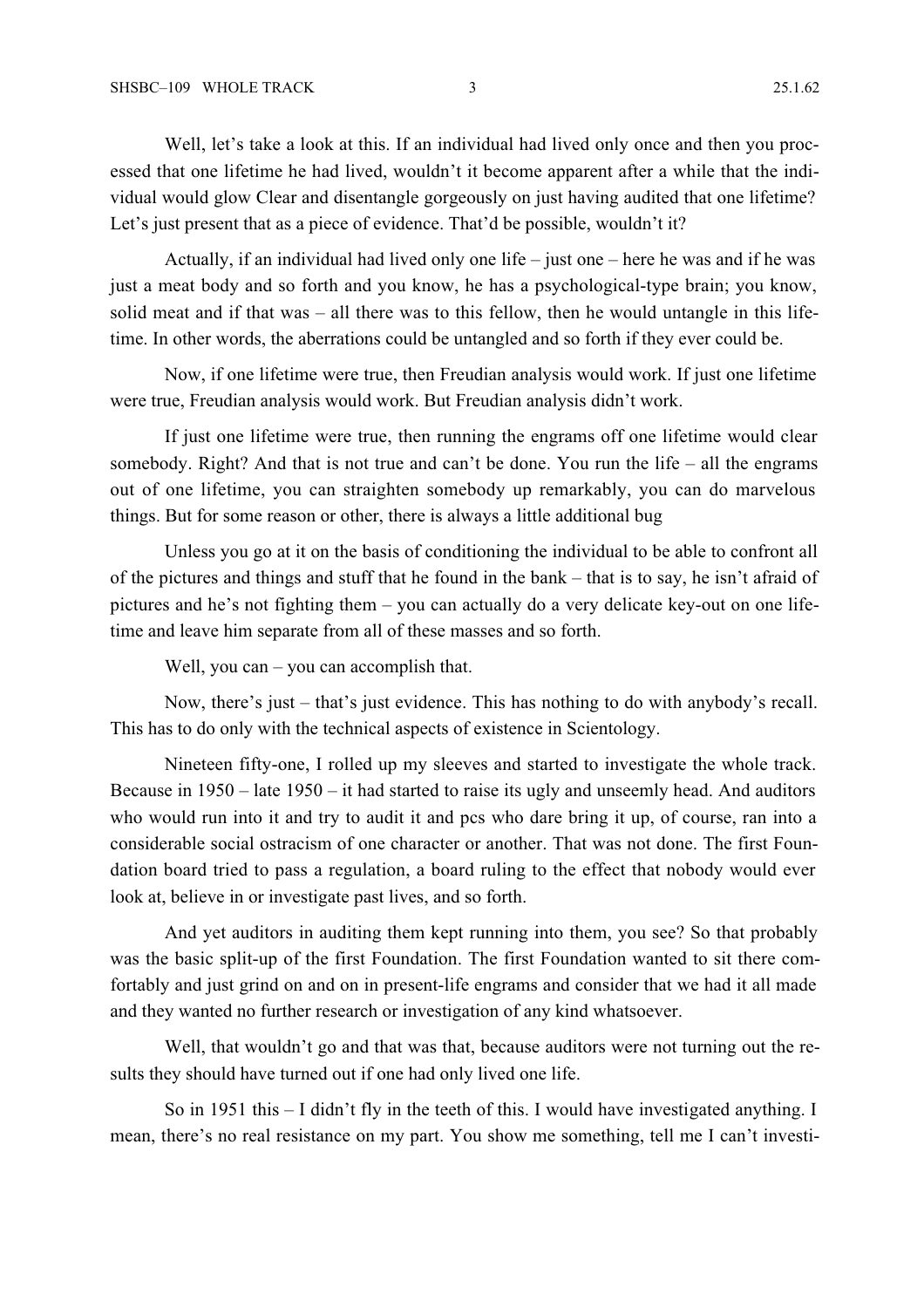gate it, I'm liable to investigate it. You show me something and tell me I can investigate it, I'm liable to investigate it. I mean, there is no influence in that line.

I – just down through the trillennia, I have not paid attention to and/or paid no attention to people who have told me not to look. I just have not paid any attention to this one way or the other. This, of course, adds up to a total neglect of the – the "finer sensibilities," I think they're called, of other people. The finer sensibilities, I think, is another way of expressing the idea "he's too yellow to look."

So anyway, 1951, I started in to investigate how far back this went and where it went and actually an entire year was spent. And Mary Sue was of considerable assistance at that time and we went plowing around – I didn't mean to modify that by saying at that time only. I think – I think there was a time there in 54 when you were also of assistance for… But to be very blunt about the thing, there wasn't anything, I don't think, that we didn't chew into one way or the other.

If there was any free track associated with it, we looked at it, and the result of that work, the records of that work don't exist because you can't sit around and do research and make records.

You either research and get research done or you make records. And the primary thing they do today in the field of research is to make records. And you'll find the time-wasting and expensive thing to do in research is making records. That costs like mad. And you have 185 clerks filing and compiling records in quintuplicate and crossfiling and crossindicating. And what they neglect on the modern research line is to have somebody who is finding any data to record. They've omitted him from the research line.

Of course, this is probably very wise, because when you think of the people the research is being done for, you could see at once why there would be a slowdown (a strike, you see, on people who could research). Well, look at it. Governments and politicians and that sort of thing. Who'd do any research for them?

I'd research them; I'd use them as case histories – research them: "Look around here and find something you can go out of ARC with." I think they – investigate that.

Anyway, what we found out basically, was a lot of the operational characteristics of the E-Meter were discovered at that time. And tremendous numbers of incidents of all shapes, sizes, squares and types were dredged up in whole sections of track and so forth. And I got  $a$ did a track map at some time or another. And you can do a track map on an individual. It's fascinating, too. But you start to do track maps and you start to do this type of research, you are only researching free track.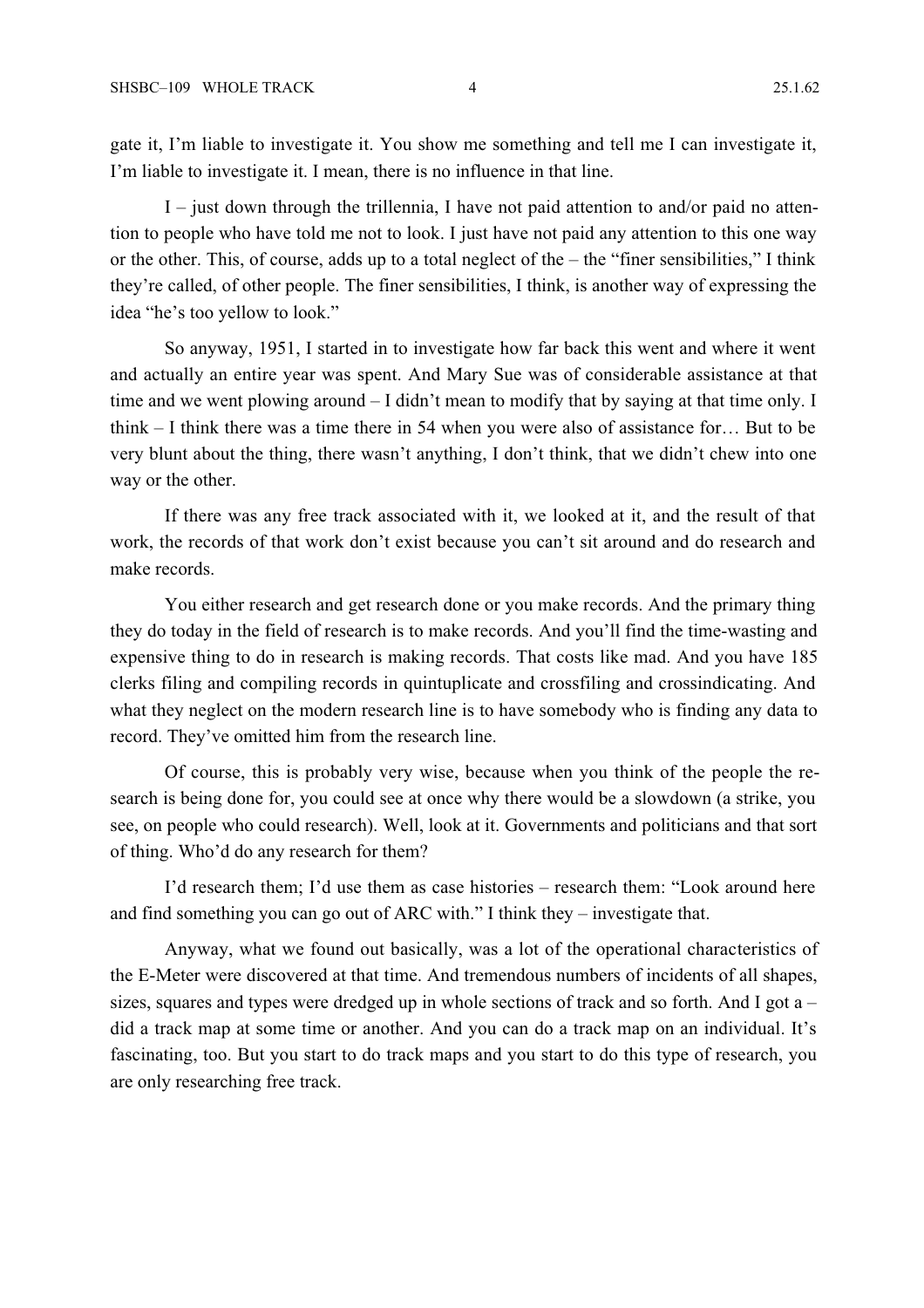Now, in view of the fact that amongst a dozen pcs, almost any part of the track is free track, you see, these twelve different pcs will have different parts of the track grouped and occluded into what we call valences. But they've still got lots of free track amongst them.

And if you take the free track collectively of these individuals, you can get a *whole* track. But the Goals Problem Mass consists of those sections of track you know not what of, which have become balled up into what we have for a long time called circuits; we've called them valences; we've called them ridges – they have had numerous names. Of course, a ridge deserves just a little bit of – it isn't a valence. A ridge is a ridge. But a valence or a circuit are definitely just an identity that is so dominant that it balls up a whole section of the whole track. It takes a large section of the whole track and bundles it all up in a black ball and it's got – all full of pictures and when you think at it, it does thinkingness and this is all very, very tricky.

A thetan never made these things. He lived this life and then he got in trouble and it all went scrunch. And he's since maintained it.

Well, of course, it was trying – he was trying to persist while he was it, so of course the common denominator of all such circuits and valences is persistence. So naturally, there they are and you'll find them right here in present time today. They're persisting.

Well, you take a whole section of lives. Let's say he lived numerous lives as a plumber. And all these lives as a plumber, if he then withheld it and considered them reprehensible and attacked things as a plumber and was attacked as a plumber and a bunch of other conditions – in other words, your four flows are beautifully violated and mucked up during these four, six, eight, ten, twelve lives as a plumber. You're going to get a gaudy mass of condensed pictures and characteristics and individual thinkingnesses, behavior patterns, everything that you now consider an individual, is all going to be bundled up in a little black ball. And that little black ball we call a valence or a circuit.

And when it be – gets activated or restimulated, of course, since he has been *it,* he can now dramatize *it.* And when it is too close in on top of him – and I do mean that in actual space – when it is too close in terms of space to the pc, he *will* dramatize it.

Now, to run out its individual characteristics is a long, thankless, arduous and stupid task. And there'd be no reason to do this. You can run out the whole package all at once. So there isn't any reason to take it apart characteristic by characteristic.

Now, that thing I'm talking about, that circuit or valence – better known as a valence, but it operates as a circuit; anything I've ever said about circuits are done by valences – all of that in a balled-up mass is a mass; it is an electronic mass; it does have weight; it does have density; it does have influence; you could feel it and so forth. It is actually – to the degree – to the degree that it is in the mind and therefore rather ephemeral, it has the same reality in the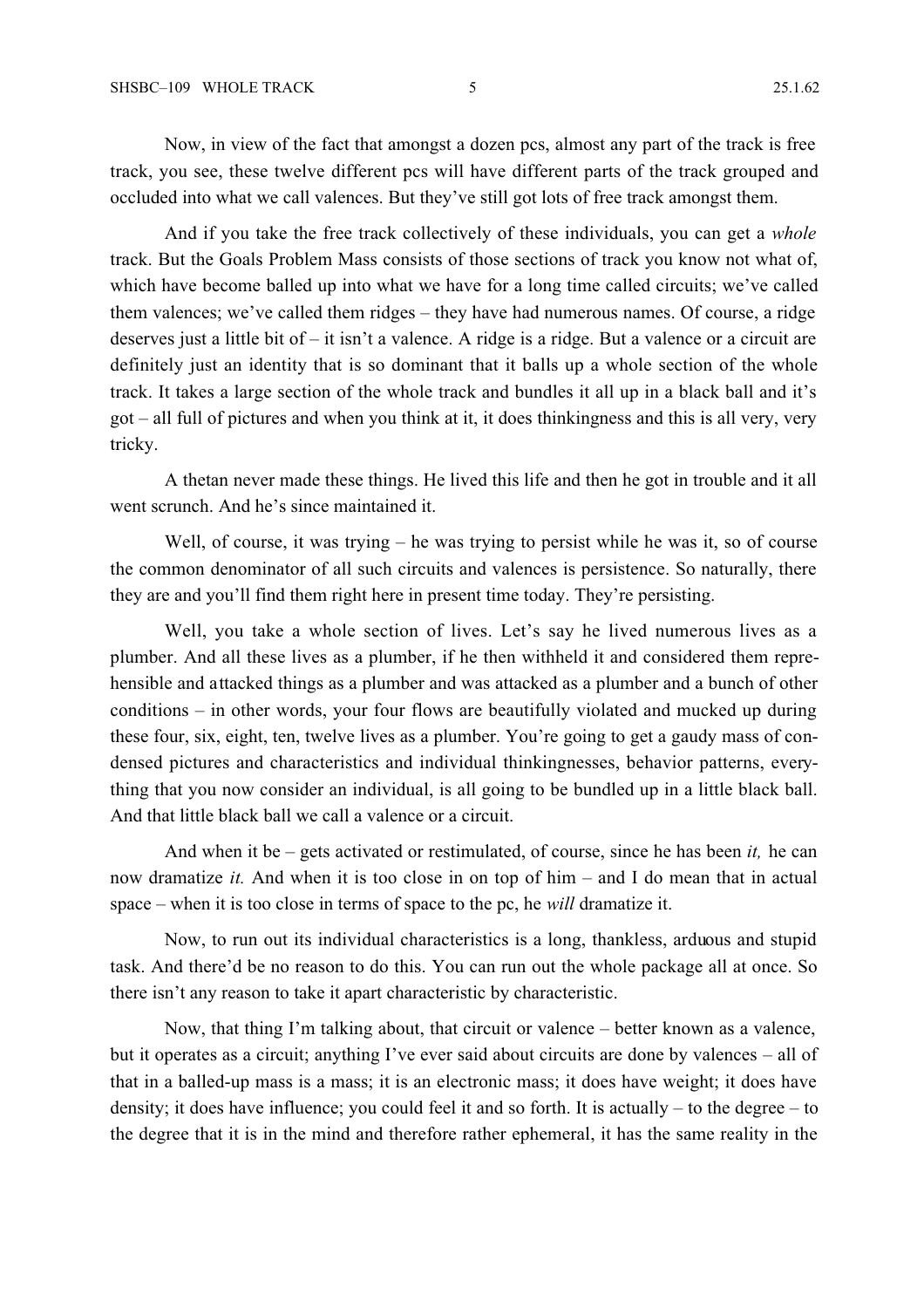mind as a big black billiard ball would have, sitting out here on the table. You see, that's just – is it – isn't any *imaginary mass,* you know, that *all of us* have *heard about,* you know?

When you run into this thing, you go splat, see? If you picked it up and threw it at somebody, it would go splat. You see, it does have that characteristic. You might ask why is your body at this present moment persisting or why is that blackboard persisting? Well, that blackboard is  $a - i s a$  mass which is persisting in time and that's all you can say about that. Present time is a persistence of mass.

Well, in the mind you get a mental mock-up which nevertheless is persistence, which nevertheless is mass. And the primary *mistake* that you could make about these things is that these things are – you'd say these things are imaginary because, of course, they occur in the *imagination.*

And of course, when the fellow first runs into one of these things… Let's take a bowling ball, you know, of some size – and a black bowling ball – and he's standing there holding this black bowling ball and somebody has greased it up and he drops it and it hits him on the toe. Well, that would hurt. That would hurt, I guarantee you. And if you tried to tell him at that moment that it was an imaginary bowling ball, you are liable to get into an argument. You would be very likely to get into an argument.

As he stood there rubbing his toe, he would be likely to express not only his opinion of bowling balls but his opinion of you. He wouldn't enter into the logic or a discussion as to whether or not it was imaginary. He would simply refute that. That was intolerably stupid.

Well, similarly, one of these black valence masses, when collided with, or these mental energies when collided with, are imaginary just up to the time of that collision. And after somebody yo-yos in and out of one or tries to go through one and hits an apathy strata in one and dramatizes it too, and after he's had one pushed up against his chest or tearing the back of his head off, after he's had all the somatics of the thing going through his stomach or something like that, he would not be in any condition to argue with. He wouldn't be set up nicely to argue with.

You couldn't come up and say – I think there are several in this class right now, that I don't think – I think it would be adventurous to go up to them and say, "Well, you know, these masses you've been running into, you know they're just imaginary. And they have no existence in fact and so on. They are just imaginary."

I think you would get a rather interesting argument at that point. Isn't that right? And in fact, I don't think you'd get much agreement at all. I don't think that would be the way to build ARC.

Well, it's not on the basis they're defending anything. It's just that it violates a reality. Well, what's reality? Well, reality is not what the individual thinks reality is. Reality is what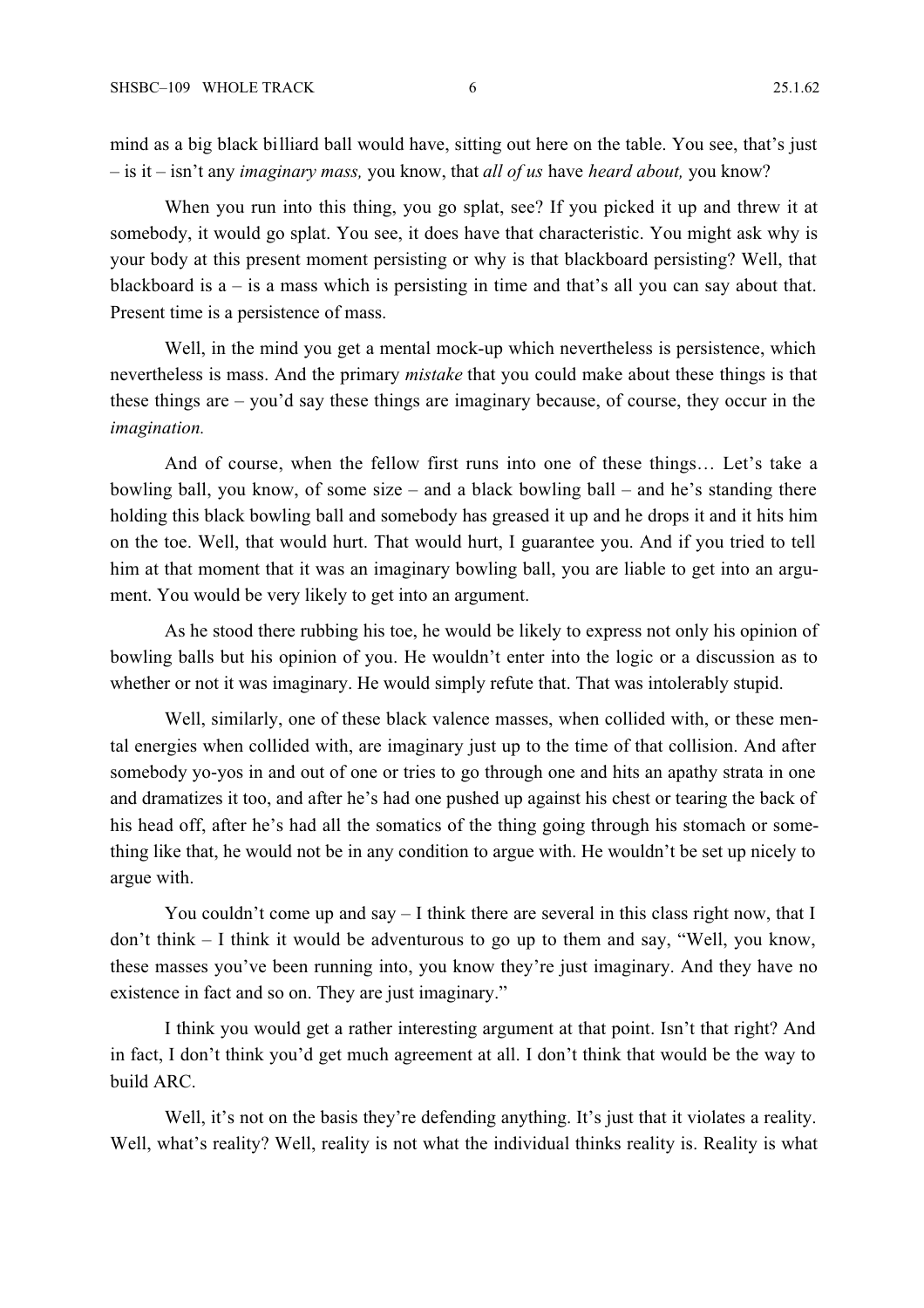the – the majority agree it is. And you look over this and if people can weigh these things in their hand or feel the pain of these things in the small of their back or, as they hover out in front of their faces, they perceive them one way or the other, why, I don't think you have any argument that they're unreal or imaginary. They are real within that viewpoint.

Well, it's so much for that. It's almost as if here, on a broader agreement in the physical universe, we were to take billiard balls and bowling balls and footballs and several other types and pile them all up on the table here, just keep piling these balls up and get a whole big mass of these things and so on. Well, that would be something that would look very like a Goals Problem Mass. I mean, it wouldn't look much different, except a Goals Problem Mass doesn't have the pretty stitching and it doesn't have orifices to blow them up. Otherwise – it doesn't have holes in them to pick them up with three fingers. But aside from that, that would look quite like a Goals Problem Mass.

Well, of course, a thetan is really in no great position to appreciate the character of their ephemeralness, once he collides with them and their ephemeralness ceases to be a matter of grave interest to him. Their isness is a great matter of interest to him. His effort to not-is them being combatted consistently by the isness of them causes him a considerable amount of worry.

So that we find, then, that the authorities on the field of the human mind dared adventure into those areas which had been totally not-ised.

Authorities on the field of the human mind do not believe in pictures, do not believe in engrams, do not believe in time track, do not believe in masses, don't believe in any of these things. So we would say offhand, then, that they were only brave enough to adventure into those areas which had been totally not-ised by them. So if they had successfully not-ised something, then they were willing to look, if you call that looking.

There is looking and then there is not-ising and of course, not-ising, it's very  $-$  it's very easy to look. There's many a fool has gone out in battle while the cannonballs were flying by, saying, "I don't see any." And this – the sergeant there, lying under the log, says, "Well, you will presently."

Of course, they lug him off to the burial detail shortly if he keeps walking around in all this. So I imagine that's what's happened to field-of-the-human-mind people who have been carefully schooled into believing it is all imaginary and then they've walked into one of these cannonballs. They probably tried to tell one another about these cannonballs. And the fellow tried to say, "You know, there's cannonballs around here," and they've said, "Well, he's gone stark, staring batty. He – now he thinks he is Napoleon or something of the sort," and they probably disposed of these chaps to the local institution, you see; the burial detail has gotten them. Or they've simply collided with them, have actually seen a tiny corner of one of these things and have cut and run and have said, "Well, we want nothing more to do with the study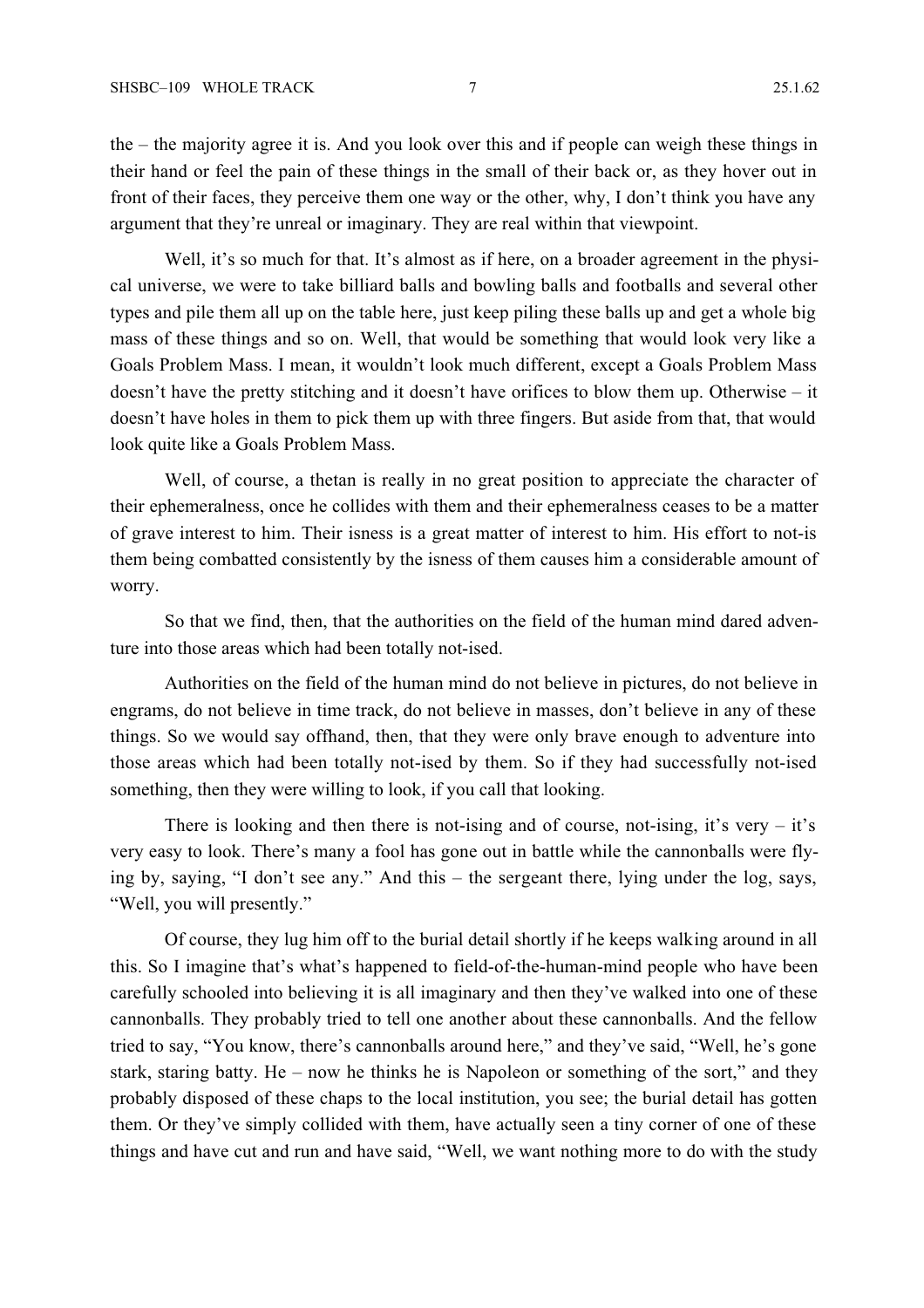of the human mind. That is about that. I mean, that settles the point. We have now settled the point. Should anybody ever investigate the human mind? The answer is no. And therefore, we're going to stick very, very closely with Freud. We're going to stick very, very closely now with Wundt. Now, these are the boys to stay with. They don't cause you any trouble. They say there is nothing in the mind but meat or inhibitions or an unconscious and that nobody can see he's unconscious, so that's all very safe."

Well, now, you didn't know you were brave people, did you? But frankly – frankly, there is no substitute for guts when it comes to taking a look at what goes on on the backtrack. You're not necessarily brave people. You're just people who are willing to look and there were lots of people who would have been willing to look if everybody had told them there was nothing to see. And nobody is willing to look when he says there's nothing to see, you know? Somebody goes to the window and looks out and somebody says, "Well, what's happening out in the yard?"

And the fellow says, "Nothing," so nobody else goes to the window. And that's sort of been the field of the human mind.

Here was this terrific battle, these tremendous things out there in the yard, you see? There were all these masses and lines of soldiers and free track and pictures and identities and madnesses and pain and everything else out there in the front yard. The fellow went to the window, took a look out – it was his job to be lookout – and he went out and he looked. And he says – and they say, "What's at the window?"

And he says, "Oh, there's nothing there. Nothing there," you see? Blood running all over the place. "Nothing going on. There's nothing happening."

So nobody else bothered to look. That's about what it amounts to. Anybody who has an operation to control people in the past has apparently tried to work this operation on the basis of keeping them from looking at the mind, because all the mechanisms of control were resident *in* the mind. And if the mind was much *looked* at, it would as-is and therefore with it would as-is these mechanisms of slavery and control.

If you were to take a superstitious people – you know, superstition is a powerful control mechanism. You may run into a valence sometime or another that specialized in it. "Now, if you never touch the cherry trees in spring – never – and if you're careful not to look at the moon during the first part of its phase and if you're awfully, awfully careful never to eat your oatmeal with a left-handed spoon…" You get the enormous number of not-looks that they're sowing into the thing.

Well, if you – just on that basis alone, if you've sowed in enough notlooks, you would render a person so introverted he would be very easy to control. He would be very *simple* to control; he would be nothing but an automaton. You see how it's done, you see?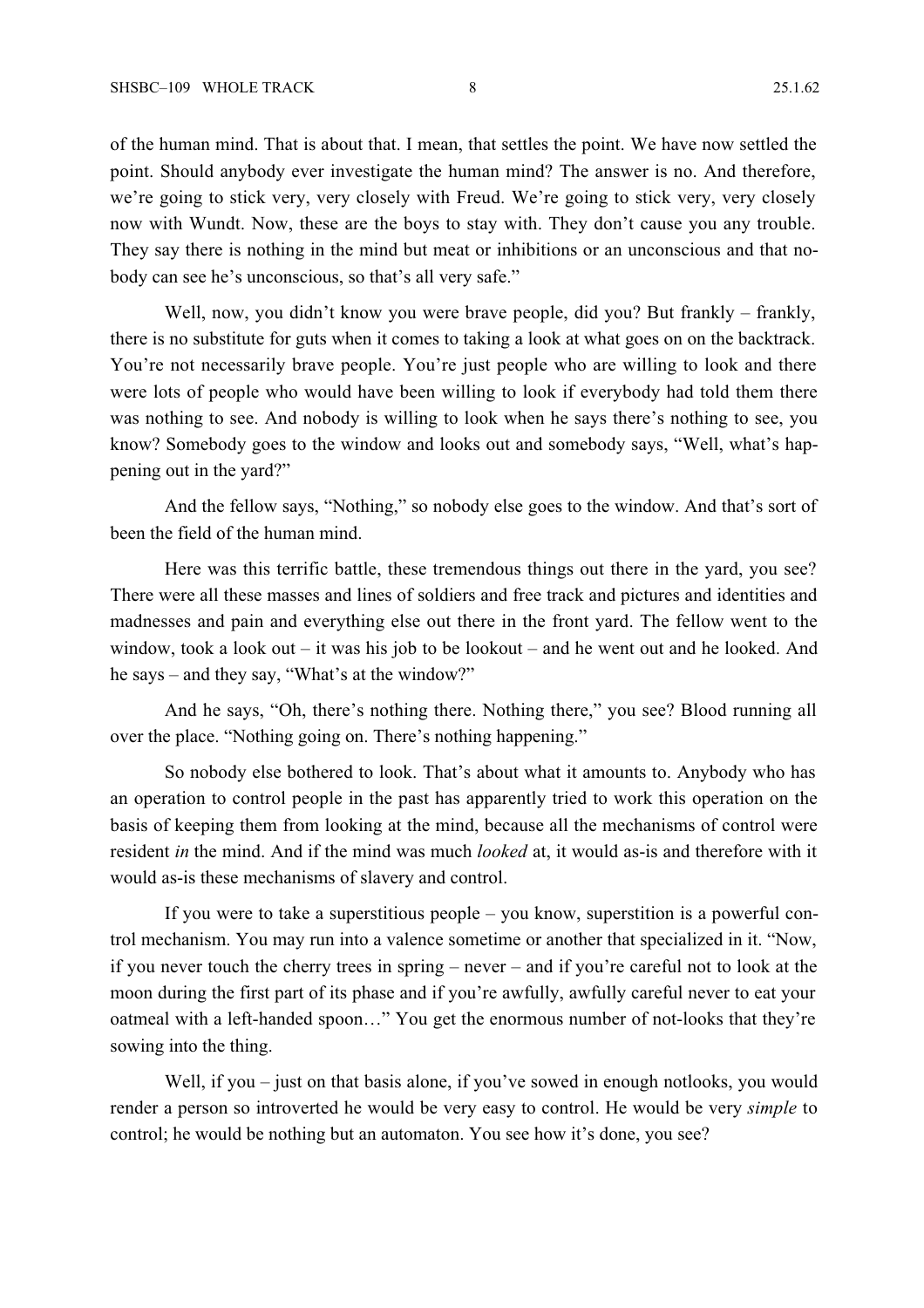Militarily, you see this. You must not strike a superior officer, militarily. Well, what is this mechanism then? It means that you must not reach a superior officer, but a superior officer can reach you. It makes a nice stuck flow, doesn't it? So after a while, a superior officer says, "Now, the best possible survival action that this company of troops can take is to dash over that parapet into the teeth of those new machine guns the enemy has just started firing." This is a survival action. Nobody questions it at all and they go over the top of the parapet and that's the end of that. Nobody has to worry about that company anymore, you see?

But the recruiting sergeants are all talking about the line and they get people in. And people – they say the best possible thing to do is this or that or the other thing and everybody does it, you know?

If you can't look and if you don't look and if nobody is trying to get you to look, of course, these mechanisms, then, all add up to slavery mechanisms. They are mechanisms of introversion.

Now, if that is the bulk of thing which has been on the whole track, and it is – what do you expect the whole track's condition to be like? The overts of making people introverted so they could be controlled – you get this as a different mechanism; introverted so they could be controlled, you see – the motivators are getting introverted so that one was controlled and the common denominator of the whole thing was "Don't look." And, therefore, if we kept everybody from looking and if everybody kept us from looking and we get everybody's anchor points well in, we of course would wind up with balls of *goonk,* inevitably, you see?

If the individual led twelve lifetimes as a plumber and during that whole period of twelve lifetimes, he was basically dedicated to keeping customers from looking at their bills or at the plumbing work he had done, you see, and all of his customers were basically dedicated into keeping him from looking into the bathroom or the guest bedroom at the wrong time – in other words, their common ground of communication was not-look.

He didn't want *them* to look, they didn't want *him* to look. Well, if this is very acute, you wind up with a ball, not a track.

Now, your track can be plotted against time. It goes pocketa-pocketa-pocketa-pocketapocketa and the seconds go on, the minutes go on, the days go on and so forth and all of this can be plotted out.

Actually, the track isn't vertical or horizontal or diagonal in somebody's mind, but a person can move from one moment of time to another moment of time. The word *move* is used advisedly because he seems to be in different positions in location while he is in different positions in time. So he gets the *position* change associated with the *time* change, so therefore he thinks of himself as moving in time.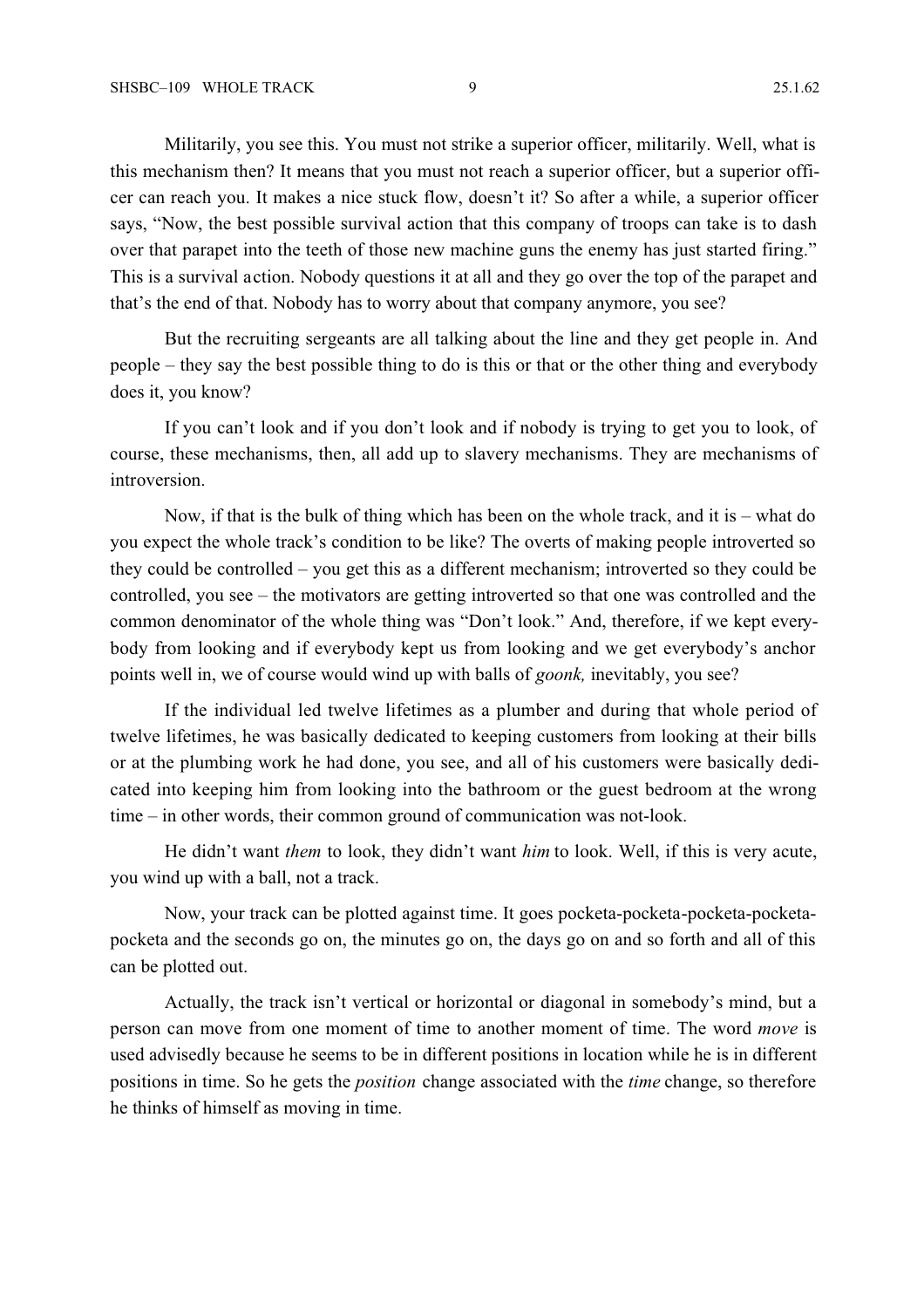He does have a mobility in time in all those areas except where he has a mass. Where a life – series of lifetimes or a lifetime has become a mass, he no longer has the possibility of moving in time or in space. Why?

Because all the overts of it were introvertive and all the motivators of it were introvertive, so if the overts and the motivators both had the same thing in common, the commonest ground was not just don't-look between himself and other valences, but introvert. And this introversion or looking inward, carries with it, pulling inward.

So we have these things taking up actually the most economical geometrical shape for the maximum mass for the minimum space. And that is a sphere. These things actually are spheres.

So the maximum – maximum amount of content – if you want the maximum amount of content or volume of any geometric shape, you get a sphere. And you want the minimal surface for the maximal content, you get a sphere. In other words, that's the most pull-in that's got the most packed into it.

And these valences are very funny. I heard of one, one time very recently, in the last three or four weeks. You peeked into it and you could see all these little pictures like 35 millimeter pictures and when this thing moved in on the pc, it hurt and when it moved off, that was very nice. But when it came around he could look into it and he could see 35-millimeter pictures, all color slides in it and so forth. Well, that of course was the fellow's track as that identity.

And you got this identity, you see, but all of its time track is in a ball. You see, yesterday is tomorrow is next year is last year. All time is this time and of course there – it's gone down to no time. So because it's gone down to no time, it'll float in present time like a shot. See, no time, present time, what's the difference – not according to this valence.

So here it is. In that ball, if you could lay this ball out like you could  $a - y$ ou take  $a$ you know, you take a – ladies, you take these bundled-up tape measures you're always getting your hip measurements with to make sure that age is not creeping up on you, you know? Lots of those things. You take one of those tape measures and here it is and if you wadded it all up in a ball and laid it down in front of you, you see, *knead* it in, so it's nice and spherical and so on, that would be one of these valences all grouped. See, that's all time is no time, everything is here, now. It is a sphere. Now, that thing has got all the identities, characteristics, ideas, type of machinery thinking. Everything it's got is all in it.

Now, if you would take both ends of this tape measure, if you could find them, you see, and you just stretch it out like that, you'd have your – the lifespan stretched out. Well, it was like that once. See, it was nicely stretched out, but maybe about three-quarters of the way through that life, it started to ball up and the moment of death sure put the finishing touches on it, so it went *uomp,* and there it is all in a ball.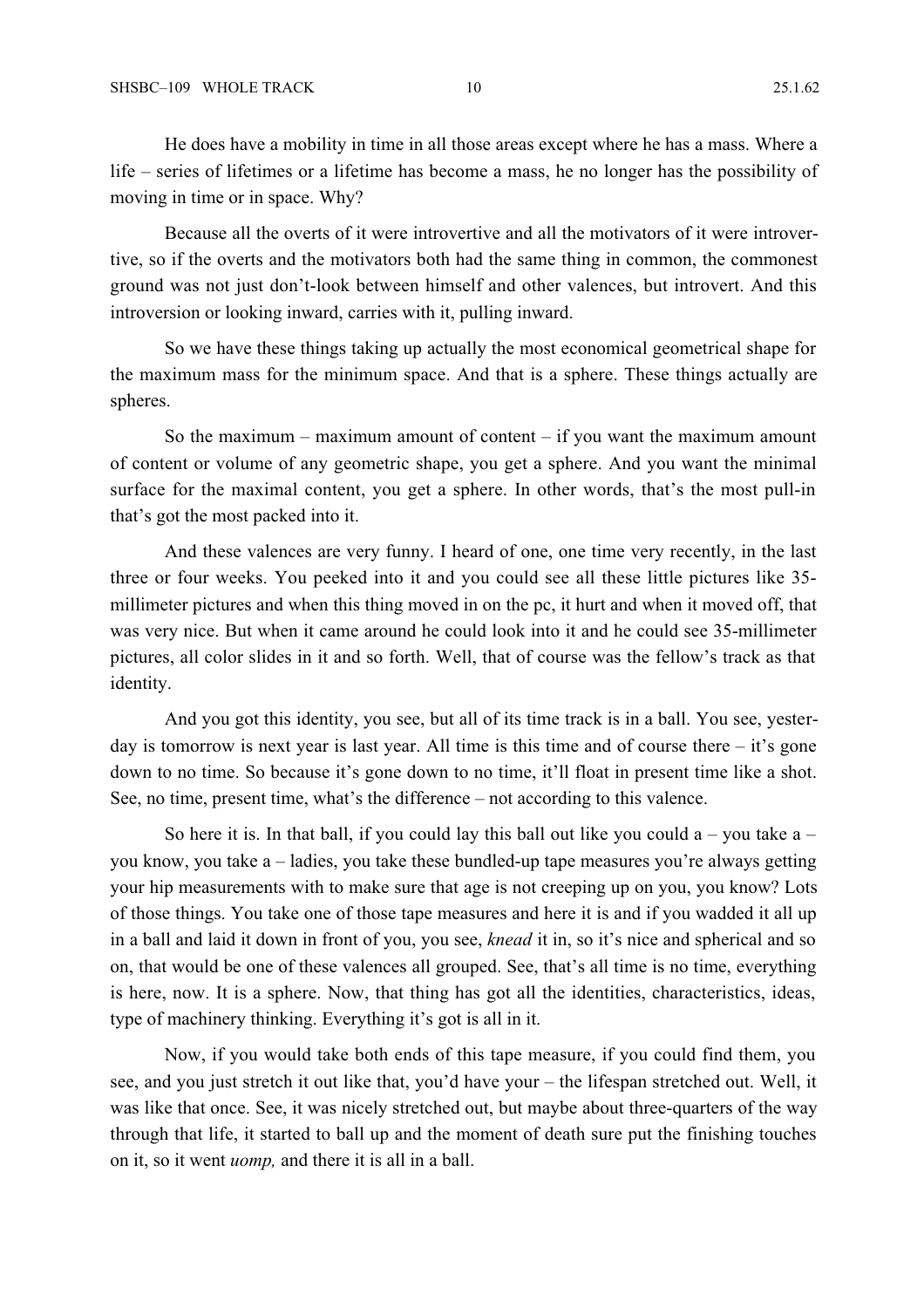Now, that's these things you're handling. That's these things; that's these masses. Now, of course, they have engrams in them. Now, what you're facing there is a package of engrams. Now, we're auditing packages of engrams.

Now, if you think of Book One: supposing where Book One – Book One – everywhere you said "engram," you said "valence," you see that – instead of auditing an engram your target was a valence. You could have transferred over, then, all the characteristics of valences into these engrams, you see?

You got what I'm talking about? I'm just trying to give you some kind of an idea. So, today, we're not auditing engrams, we're auditing packages of engrams. And we're auditing these packages of engrams directly with 3D Criss Cross and that's what audits them.

And these packages of engrams contain in them, if audited one by one, enough engrams to keep an auditor busy for about ten thousand hours of auditing – just one of these packages. Just *one* of these packages would have enough engrams in it to keep an auditor busy for about ten thousand hours. And he'd have to be a good auditor at that.

All right. Now let's look at this more closely: There are tens of thousands of these packages in what we call the Goals Problem Mass. So it'd be tens of thousands times ten thousand hours. You add it up and it makes an impressive-looking piece of arithmetic, but it would be just trying to give you an approximate idea. Say ten thousand hours of auditing and there's tens of thousands of packages, each one of which would take ten thousand hours of auditing You'd have to multiply ten thousand times ten thousand and you'd get quite a few hours. And I don't think you're going to be around that  $\log - I$  mean, just auditing one pc. I think you'd get bored.

I do – I don't – I don't think he'd see enough gain, because he'd just be out of one engram into the next engram and on and on and on.

Well now, that all means if it were feasible to audit the engrams in these things, it would take ten thousand hours. But now let me *cap* this: It's not possible to audit the engrams in them.

Yeah, why isn't it possible? Well, that's because you've got the condensed tapemeasure action. You could not separate out enough time in one package to audit one consecutive engram.

Now, you have seen a pc that every time you "put them on the time track" (quote) (unquote) they got *brrrrrrp.* Have you ever noticed this? You'd said to them, "All right. Now, go to the moment when you hurt your foot." And the guy gets about fifty feet.

See – you ever have this happen? He gets about fifty feet and there are about fifty different times and he can't tell the difference between them and you start moving him off of this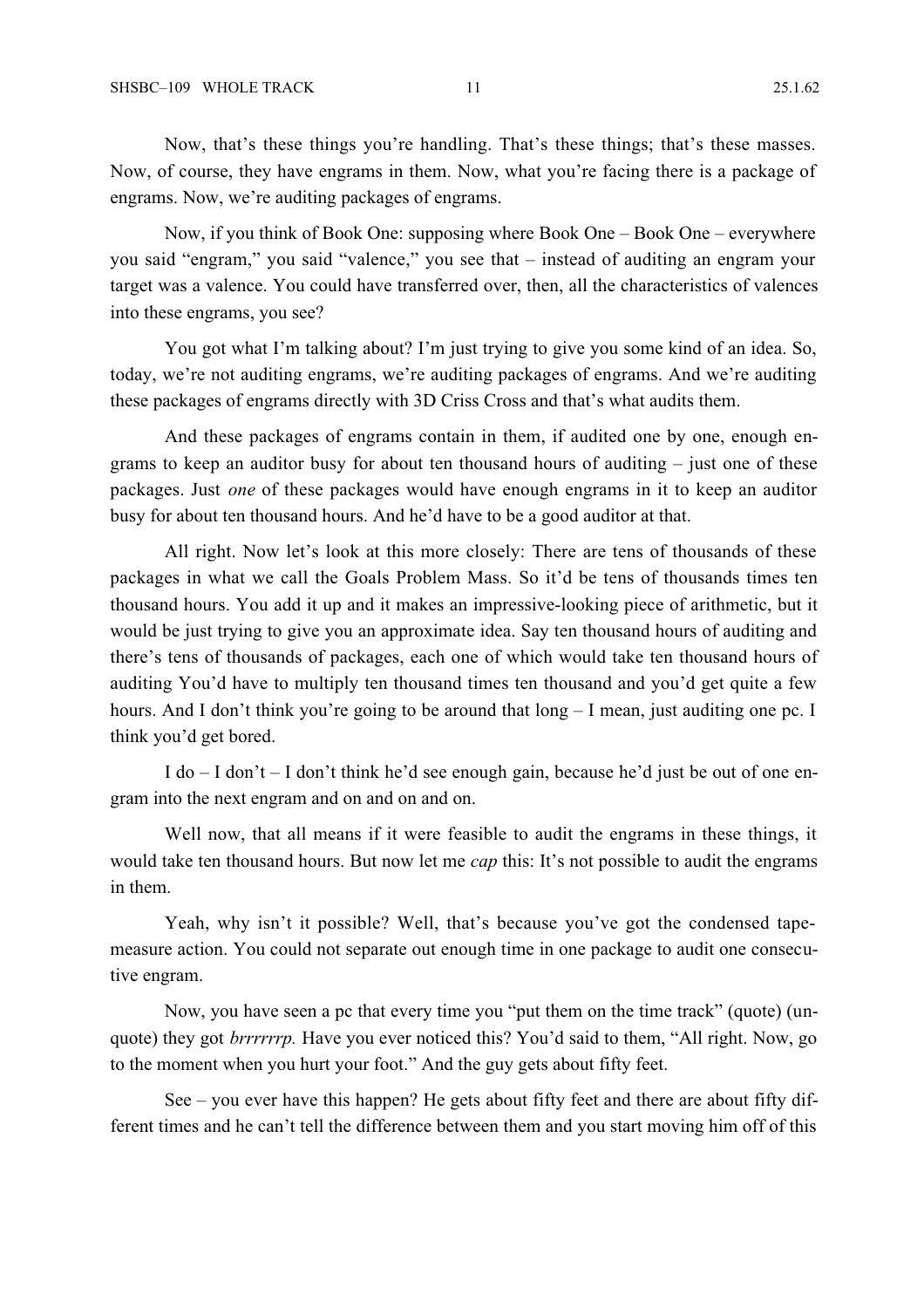point where he hurt his foot and he gets all sorts of feet and then he gets shoes and then the next thing you know he gets foundations and it all goes *rrrrrrrp.*

And you say, "Now, come on now. We just want that one foot that you're sitting there with right now and we're going – we're going to audit this foot" – *brrrrrrrp!* 

You can't audit it, in other words. It – his attention, every time he hits anything, goes *brrrrrrrp.* Well, you've got a fellow whose present lifetime is a Goals Problem Mass valence. See, his lifetime – this lifetime has gone *blunk!* And, of course, all roads lead to now and all nows lead elsewhere, 80 that you've just got now, see?

And you say, "All right. Now, get in – get in contact with your tonsils." Say, the guy has got a sore throat, you know? Say, "Get in contact with your tonsils."

All right. He gets in contact with his tonsils, see?

"Well," you say. "What's happening?"

*"Yeaow – ayeaa – yeooo. "*

"Well, what happens when you do it?"

*"Yeooo.* It makes me very dizzy." He hasn't got an engram in his throat; he's got a Goals Problem Mass valence in his throat and it's an oppterm. And every time he hits it, he doesn't get the throat somatic, he gets dizziness, because it starts to move, you know? And it just shakes everything And this is *"Ooo-o-o-oh,* no. We don't want to have anything to do with that." You see what this is?

So we're not auditing individual pictures or individual bodies. We're auditing *packages* of pictures and *packages* of bodies. We're auditing packages of identities, as far as that's concerned. I defy you to go into the middle of Goals Problem Mass. You know, I mean not with any 3DXX, see? Nothing like that. Let's just say, "All right. Now pick up the moment you were a Roman senator. All right. That's good. What's the matter?"

"Well, I don't find any moment when I'm a Roman senator. *Yeaow-uuuu. Yeooooo."* "Well, go on. Find the moment when you're a Roman senator."

"Uhmm"

"What are you looking at?"

"Well, it's just all black."

"Well, can't you find the period there where you were a Roman senator? I get a knock on the E-Meter here – Roman senator."

*"Nnaaa."*

Well, you of course think you've moved him back in time. Of course, you've run him into the Goals Problem Mass and that's all now. So he hasn't gone back in time, he is right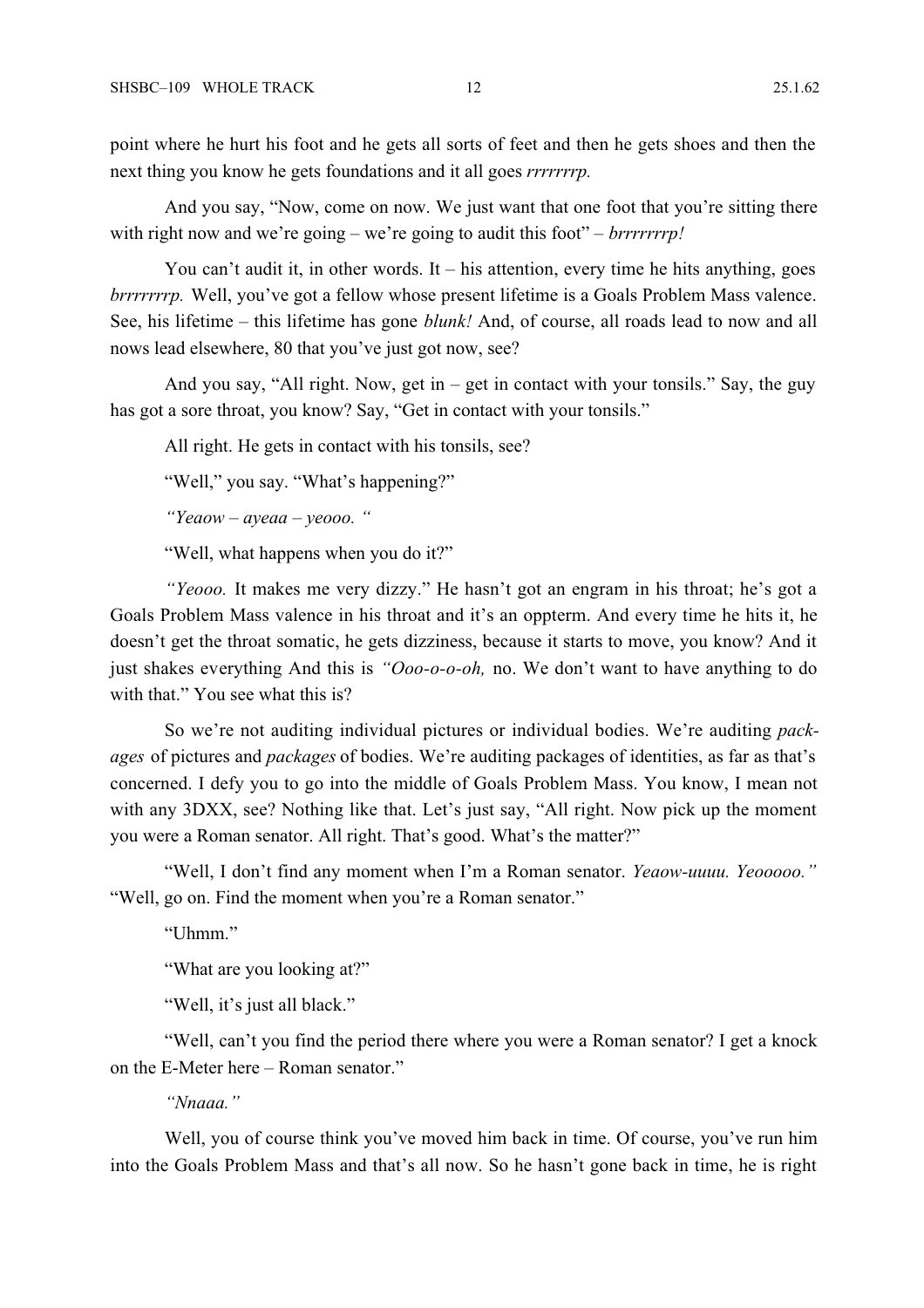here at now. And as far as the Roman senator is concerned, he's contacted it. And if you watched him leave the session, he would swing his toga. But he couldn't see anything.

See, his pictures are in a total condensation. That's what bars out knowledge. Every time you try to think like a Roman senator or think like a plumber, if you've got a valence of a Roman senator or a valence of a plumber, everything starts to move slightly and it goes zzzzzz. And you don't want anything to do with that. So you promptly don't think the kind of thoughts that a Roman senator or a plumber would think.

And you get into a technical school sometime or another and you're going along fine, you're learning some carpentry or something like that or how to saw small rabbits out with jigsaws or something And then you have to put a pipe through them to make them stand up, you know? And, my God, you can't get the pipe through. You just do a beautiful job of sawing out the bunny out of the – out of the piece of board, but getting this little piece of pipe through so the bunny will stand up, you know? That's just something you just can't manage. You finally cut your finger on it and have to give up, you see?

Every other student in the place, they got the little pipe through okay. You didn't, see? That's because if you think or do like a plumber, you've had it.

And it isn't that you have a mechanism residual which says "Never again shall I ever be a plumber because it is a failed life." No, that thinkingness actually didn't have to take place.

If you've got a valence as a plumber that can get disturbed in the Goals Problem Mass, then every time you try to think like a plumber, you think like an idiot. Now, you either can go into it wholly and with no self-determinism whatsoever, simply be it with no resistance – you'll be a lousy one, by the way, but you could be it with no resistance at all. You can go on hooking up the cold-water pipes to the fridge, you see, and draining out – draining out all of the sinks into the fresh-water line and you could just go on and people wouldn't quite find anything right with your plumbing, but they really wouldn't find anything wrong with your plumbing You'd be sick most of the time. You'd be a very sickly sort of plumber, but you probably could make it – you probably could make it. I think probably most of the politicians that are around right now busy politicking are in the valences of politicians.

It's one of the easiest things in the world to get into one of these valences. First the individual just can't stand the thought of it and then he makes up his mind to be it. And after that, he sort of goes through life this way, you see: fixed-eyed, steering an erratic course, no self-determinism, nothing of the sort, so that stimulus A happens, response B always occurs, you see? Just bang, bang. And they're very easy to handle; they don't make much sense.

But if they're in that state – now get this – they *don't dare think. You* see? They can only dramatize. They can't think; they can only dramatize. Now, how many pcs have you run into that you couldn't run "think" on?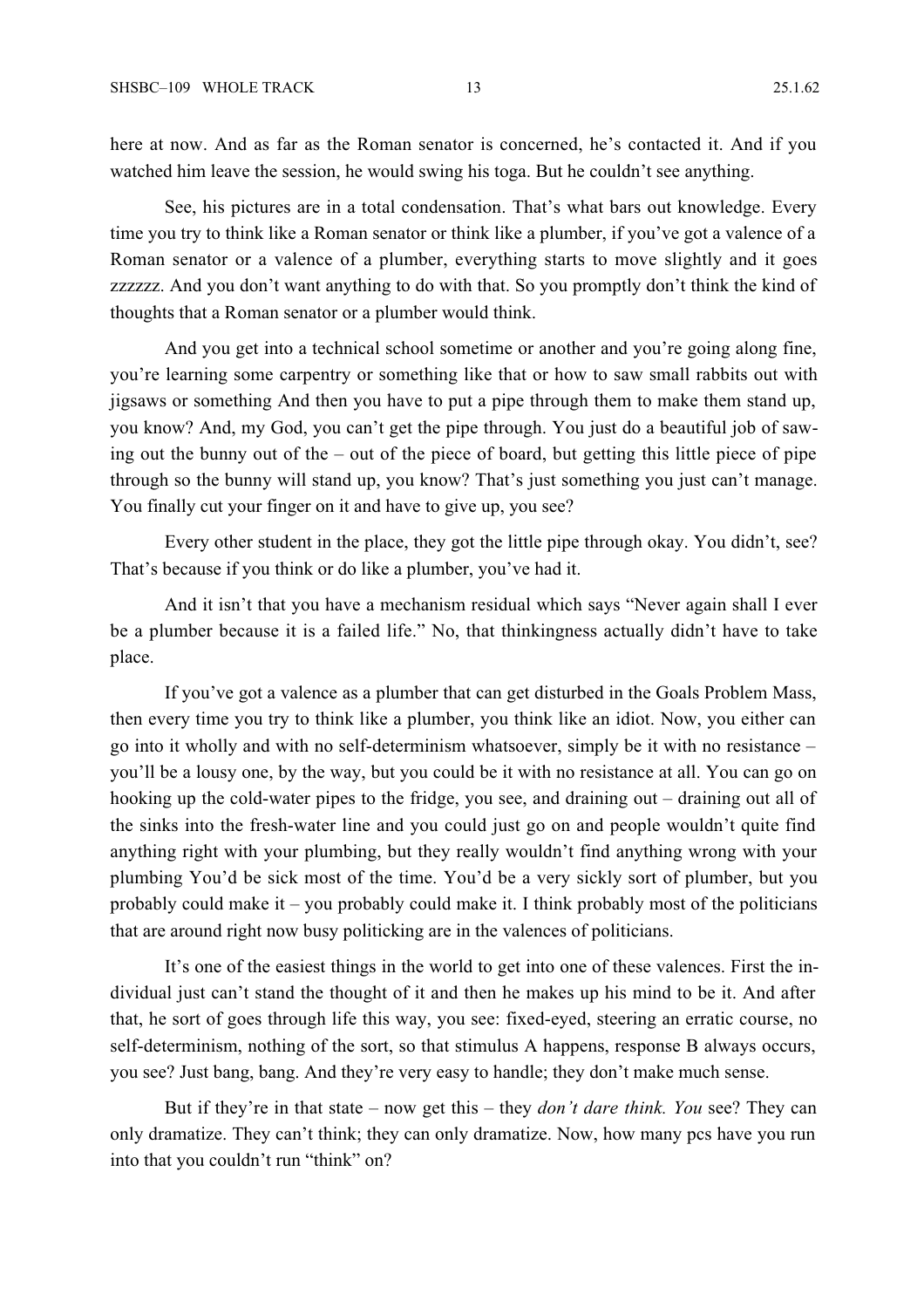Have you ever run into a pc you couldn't run "think" on? You had to run "Get the idea…" or something. I don't know where he's going to get this idea. It's evidently dragged in on an endless belt. And he takes it off of the assembly line.

But the idea of thinking is totally foreign to his abilities. He cannot think. Have you ever run into any like this?

Let me tell you, they're quite common – quite common. You possibly – because our processes over the last few years haven't ever used this to any great extent, you probably haven't noticed it too much.

But you say, "Put a thought in that object" or "Think a thought," or "Think of yourself as" any think-think. You know, the individual has got to input a thought – can't do it. That's because he's sitting in the middle of a Goals Problem Mass. A case that cannot do that, does not really surrender on an auditing process auditing thinkingness.

You see, you don't want them to audit thinkingness in order to get them to think. Now, there were some thinkingness processes in the Fourth London we had some that – they worked a bit. "What isn't thinking," I think the process was. "Look around here and find something that isn't thinking" Well, that's very interesting, because it would raise their havingness and it would move this valence off far enough so that the individual could think a thought.

Of course, havingness being havingness and no withholds having been pulled off, he probably walked out the front door immediately afterwards, had it collide with him again and was unable to think once more. But it was an interesting phenomenon.

So there are a lot of people around that can't think and they don't dare think. If they think, it almost kills them. They can dramatize, but they can't think. Spot that particular pc, because he's of interest to you.

Now, trying to find an engram on that pc is one of the more adventurous things that you could do, because the second you try to find the engram, it goes *zzzzzzzzt, bzoooooooomswish,* and you say, "Now. All right. Now let's get the first moment you heard the news your father was dead. Now, let's get the first moment…" *Zzzzzzzzzzt-ba-zooooooommm-boompboomp.* What's he got?

"Well; I've got myself as a pirate captain in the year 1051."

"Oh? All right. Now, let's just – let's just get that moment, the first moment when you got the news that…"

*Zzzzzzzzzt-boom-mum-zooooooooom-boom.* "What's happened? What's that – you look kind of startled. What's happened?" "Oh, uh – I don't know. I was thinking about my little brother."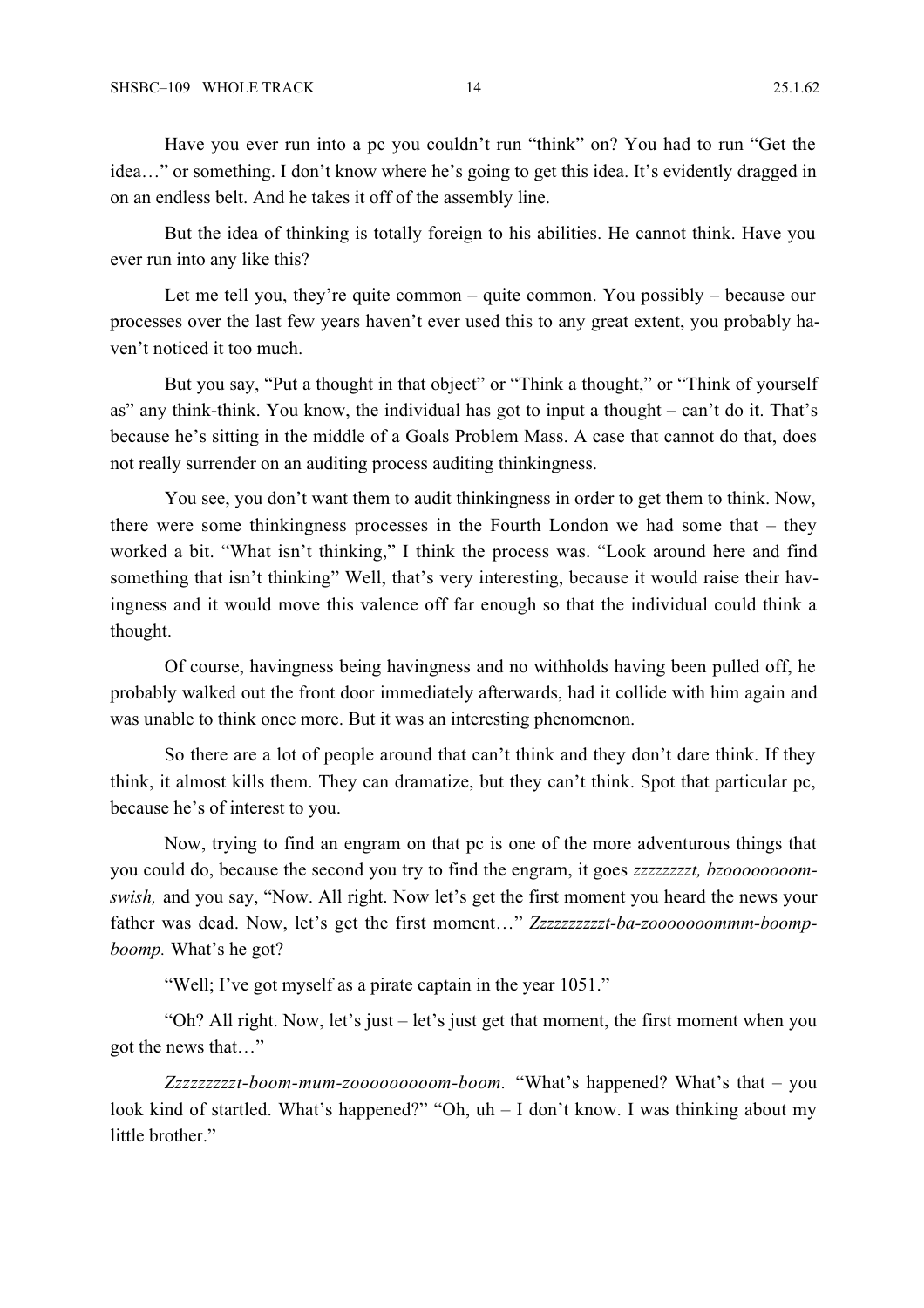"Well, uh – did he hurt his – hurt his foot?"

"Uh – oh, no. He had mumps."

And you get the idea of a preclear being totally out of the auditor's control and you're liable to start treating the pc as somebody who is out of control, when actually the pc isn't out of control, the pc is simply in a valence. And any time they move as the thetan – it's actual movement as a thetan, you see – any time they move slightly as a thetan or as a thetan put out any fresh energy, something activates. And *it* controls them more heavily than the auditor controls them. You see, the auditor can't hold the bank straight because there's no bank to hold straight.

So the auditor is trying to hold the bank straight and there is no bank and there's nothing there but a valence. Now, this is very amusing that a case of that character cannot have engrams run on him, but he can do 3D Criss Cross like a startled gazelle. Nothing to it. Give me a list of people you don't like. *Brrrrrrrrp bang-bang-bang-bang-bang.* Differentiate the list. *Bong-bong-bong-bong-bong.* Null it out. *Bu-bow-bow-bow.*

 And all of a sudden, particularly if you run lots of Havingness with this kind of thing, why, you'll find the individual *zzz-rrrr-m-oom.* It's all right.

Now you could say, "Well, now, think a thought."

"Think a thought. *Mm-mm."* He'd be able to think a little bit, you know? Not for long, because you've still got some more masses for him to confront, but he wouldn't be solidly impacted into a dozen at once.

Now, they could be in *one* valence or they could be in *three* valences or they could be in a valence which is a combination of the oppterm and term  $-$  a combination valence. It has all the characteristics of the terminal and oppterm. You'll find this occasionally. It's the most maddening thing you ever had anything to do with, because it'll do nothing but beef up the Prehav Scale and it'll – just won't run and *euuuuuuu*.

What it is, is the waterbuck has faced the tiger until you have a waterbuck, you see, that is thoroughly striped and has long paws and swims and you'd say, "What is this?"

And he'd say, "Well, it is, 'I'm a waterbuck."'

"All right. That's fine, but what do you look like, you know?"

And he'd say, "Well, I have these – I'm a waterbuck, I have these long stripes. I roar,  $uh$  – and so forth."

In other words, everything is totally collapsed into it and he would as easily call it a tiger. Only it's the same thing. It's a waterbuck-tiger.

And if you – if he said he was in a tiger valence, well, he was in a tiger valence and goes *ga-zoo-uh,* and he's in a – he's a swimming sort of tiger and he has smooth, soft fur –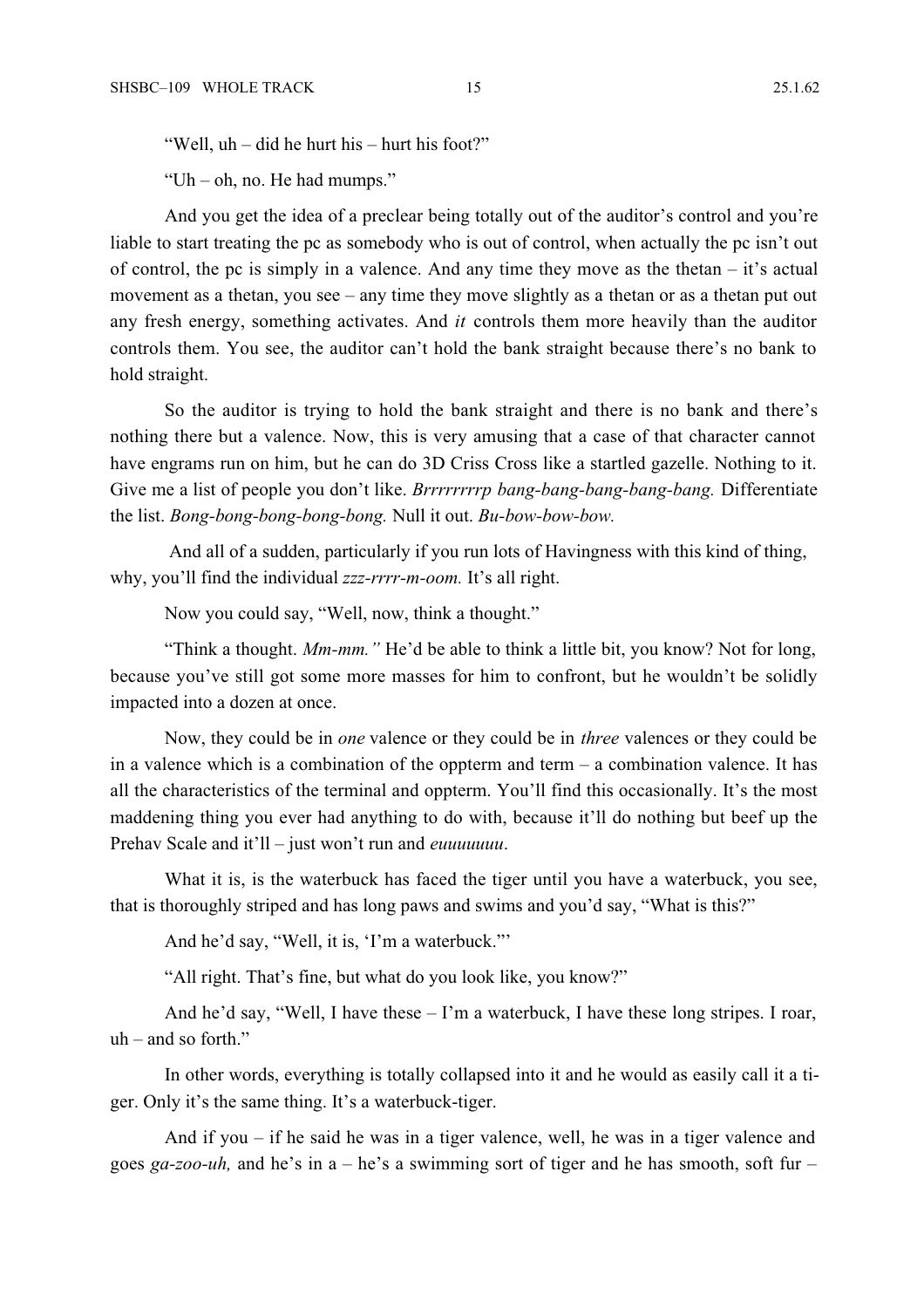only it's hair. He has hoofs. All his tigers have hoofs. In other words, it's a combination valence – waterbuck-tiger.

And it – actually, he has lived along some Goals Problem Mass package, on and on and on and on, until finally he has hit this as a valence; he has become this valence *in life.*

He is a police officer with all the characteristics of a criminal, you see? He is a politician – he is a politician – an American politician with all the characteristics of a Russian, don't you see? You get the idea? Or he is a criminal with all the characteristics of a police officer, or a Russian with all the characteristics of a…

This is a special kind of valence, see. It is one being. It is not two beings, but it has the characteristics of both sides and it won't run. *Won't run!* I insist on this, see?

This is the thing. This is a thing. And you'll hit that occasionally and the pc will *sell* this to you – will sell this to you with all of the salesmanship of a Dale Carnegie. Hell give you the whole thing. He'll try to fiddle the can and everything else because this is the thing. Hell tell you, "This is the me. Oh, man, *oh-oh-oh-o-o-o-ah."* It isn't that every one he tries to sell you is a combination valence, but the combination valence is almost always sold. He'll sell it to the auditor, you know? "Well, that's it. I know what that is. Yeah. *Ooooooh, yes."* Terrific game going on here. Yeah, *oh-oh, big, big game. Oh-oh, yes, yes,* we gotta run that thing

The auditor ran it. The Prehav Scale would beef up and the pc would fall in pieces and fall on his head, see? It's a late valence on any cycle. Usually there is a combination valence toward the end of any long cycle.

In other words, a period of 60 thousand, 600 thousand years and so forth of one game going on and on and on – one game, the spaceship officer and the spaceship crewman. Let's call that just one game – the spaceship officer, spaceship crewman. And he will finally – you will finally get a spaceship crewman who acts like a spaceship officer who is a spaceship officer because he's a member of the crew.

In other words, you get your current breed of officer, as it exists more or less in the armies today, you see? They're not really officers. They're not really enlisted men. They're nice to all the enlisted men, you see and all the enlisted men are nice and then they all… Do you know, it's all kind of messed up? It's a very interesting state.

Now, that's – that's a combination valence and cycles finish in these combination valences – quite ordinarily. The guy goes on playing the game of the criminal, the police official, the waterbuck, the tiger – standard games. This is a very, very standard game type of thing and he finally winds up with the guy in CID. The CID man who was just arrested the other day for burglarizing a warehouse. See? He's a combination valence, you know? He's both at the same time, simultaneously in one body in a lifetime. Quite amazing.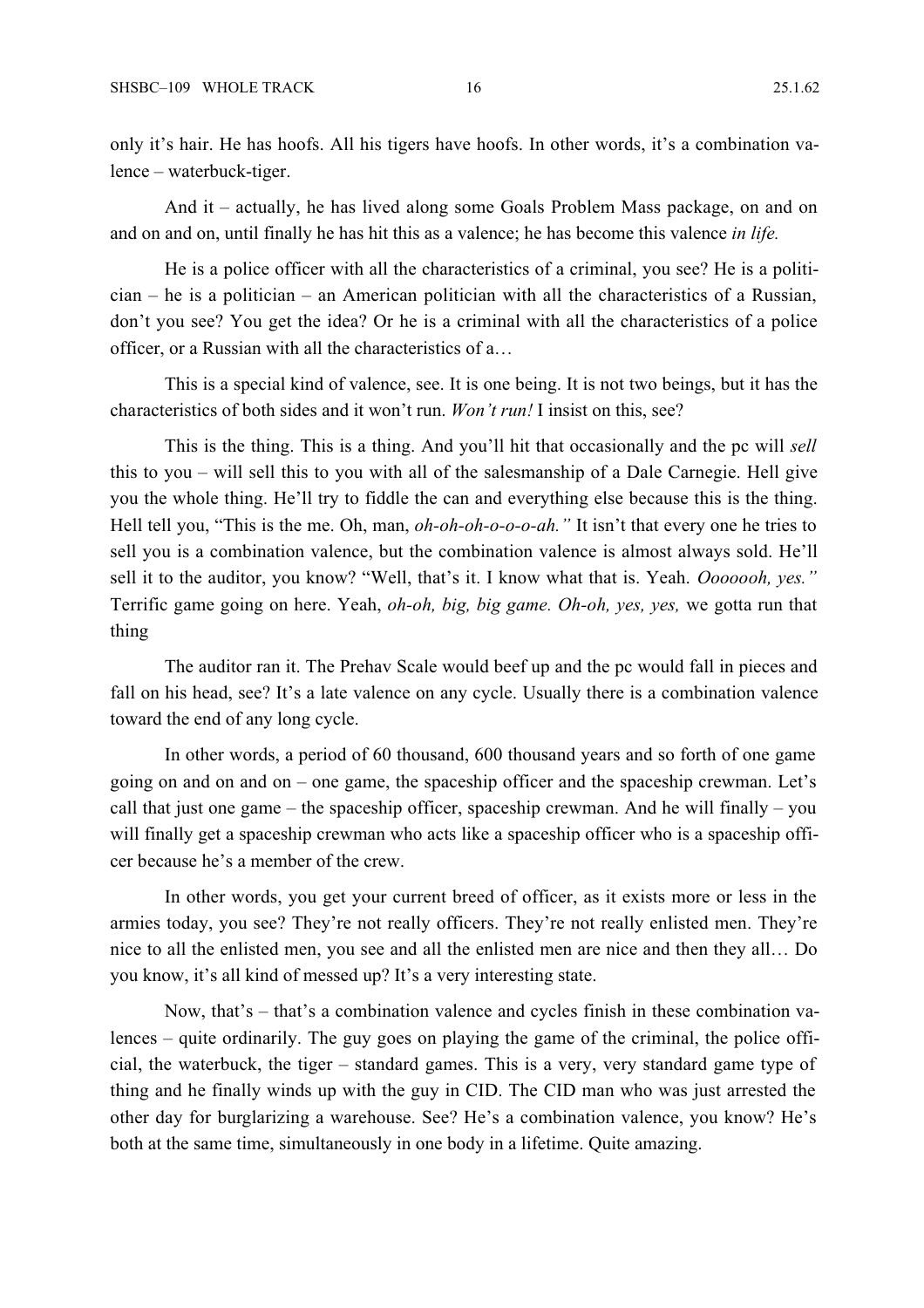Now, individuals, living as they come down the track, live a certain amount of free track and those are usually fairly happy lives. When you run into engrams on those, they will run them quite willingly, but what's the difference? Not going to make any difference because actually it's one engram out of God knows how many and it doesn't amount to much.

Don't mistake it though. You can change a case all over the place by running one of these whole track valences, you know? You can practically have him growing fleas. Everything is wonderful and so on. They say that's the exact somatics and so on. You can make a change in the individual.

In the same number of hours of 3D Criss Cross, you would make ten times the amount of change. See, so don't say that you – running engrams is no good. That is not true.

But you're running engrams off of free track. And the trouble with the bloke, that is going to be the long, persistent trouble, is this valence and there's no free track in the valence to run any engram out of.

All right. Now let's go a little bit further. How did these valences get there? Why did they get there? And why does a Goals Problem Mass hang up as a mass? Now, you already have an adequate answer when I say the motivators were to extrovert – introvert somebody and the overts were to introvert somebody and so on, you're naturally going to get a ball of introversion. Naturally.

But what makes it so persistent? It's because this ball, which is a valence, in its lifetime, had *hates.* It had things it didn't like and things it had overts on. So we have this fellow and he's lived this lifetime and he is this whole lifetime the temple priest. That's fine. The temple priest, and he's gone along, he's done all right – sacrificial altars have all been well bloodied and he's done every – all the now-I'm-supposed-to's of a priest – collected all the loot, lied to the peasantry, invented gods that everybody would be terrified of; he's done all the proper things that he's now supposed to as a priest. He's been a very successful priest, lifetime after lifetime, after lifetime, after lifetime, after lifetime, after lifetime, you see?

But somehow or another, down along the line, he just didn't like these temple virgins. He just didn't like these temple virgins. He never could quite see a temple virgin. Actually, he had a few overts on them and this sort of pyramided up into more overts.

It's not actually an overt-motivator situation. A fellow accidentally gets an overt on something. One day he was raising one of the burning pots up before the brass god, you see, and one of the vestal virgins was helping him and he slipped, because he was terrified of spiders or something, you see? He slipped and he spilled the whole ruddy lot on top of her and that burned her up to a cinder.

Well, having done this overt, you see, he now will do overts. See, he tries to prevent himself from doing this. So every time he gets around to burning incense pot, if there's a ves-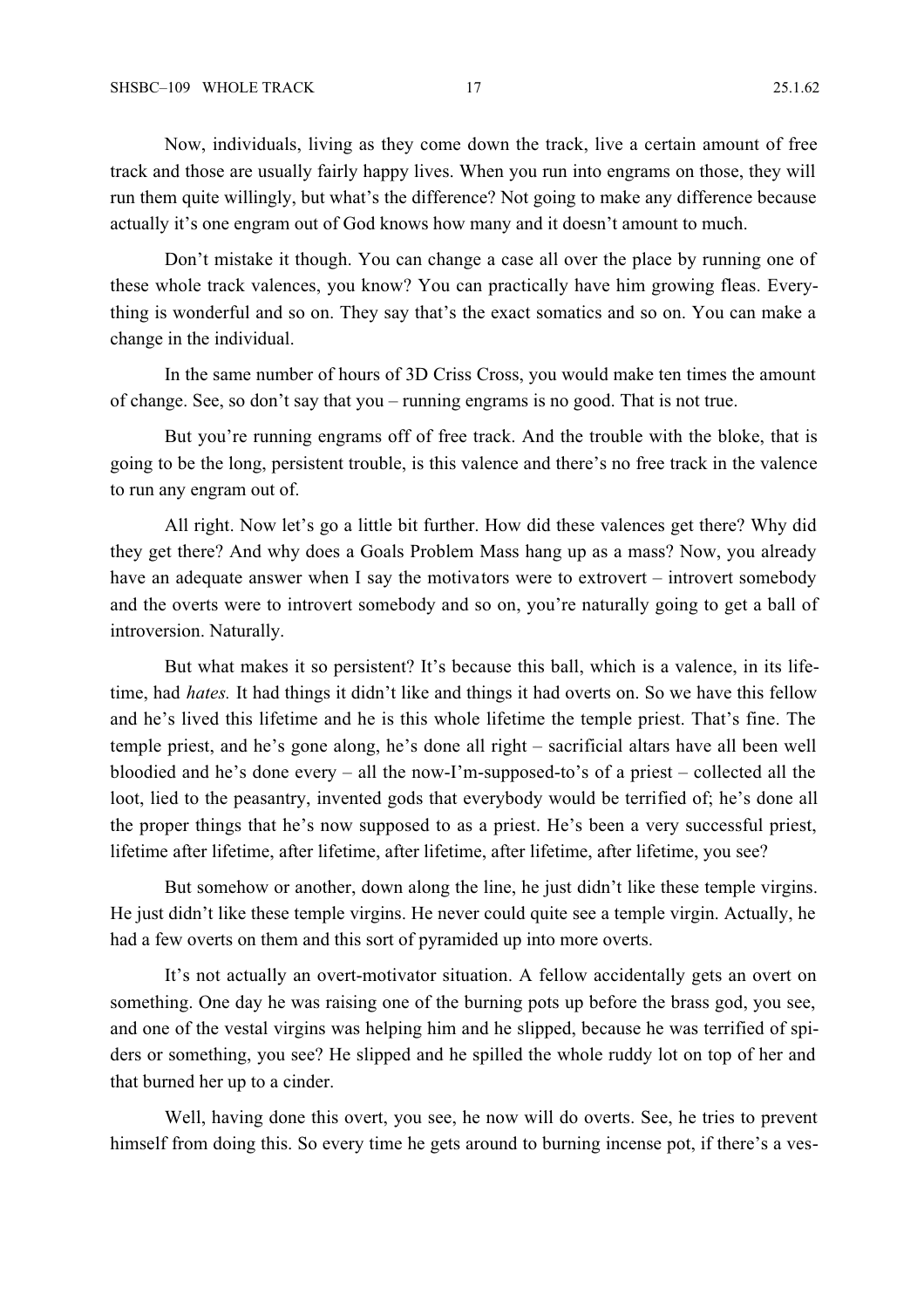tal virgin anywhere in the temple anyplace, he of course is very careful not to let the incense pot go toward her.

And it takes only a relatively short space of time, like a lifetime, two or three lifetimes, till just the thought of the incense pot and the vestal virgin, he's *h-hrum-hrum-hrum –* he's holding the incense pot – and by the reverse flow which he is setting up, he gets to a point where he sees the vestal virgin; he knows what he's supposed to do. He's supposed to take out the incense pot and dump it on her, you see? This is how you handle that situation. It's easier to do that – to keep on restraining yourself from doing that, you see?

And the fellow who every time he has an accident says, "Well, it ought – it had better be a good accident. We had better make it a *good* accident," you see? He's just tired of restraining himself from having accidents. So now that – the mere thought that he's going to have an accident, he's going to have a *good* accident. This is the laws of flows at work.

So inadvertently at first and then later on, more purposefully and then more and more purposefully and more and more and more purposefully, he just gets more and more and more overts on vestal virgins and temple virgins. He just gets more and more overts on them, you see?

And finally he gets up to a point where he's in a terrific games condition with them. They're on that side of the temple and he's on this side of the temple. If he is a priest in a temple, he knows that there's one thing that he has to be very careful about, because the whole cult is liable to be overthrown by those vestal virgins. He *knows* what they're up to; they're plotting to dump burning incense pots on his head.

Now, of course, in view of the fact that all during this period of time the vestal virgins have been accumulating – the whole line has been accumulating overts on priests, we eventually get the two sides of the temple, which is the priest and the virgin and so forth. And we get this *awrrrr* and it goes *wraaaw* and wow! So he accumulates enough overts on one and he can't stay out of them. That's advisedly stated.

He kicks off as a priest one day: The mob as usual overflowing of the dikes of the temple has eaten them up and he takes off and he goes up and he sits on Cloud 19 for a little while and then he knows exactly what he should do. He goes right back down and picks up a girl and becomes a vestal virgin. See?

Now, you've got a real interesting game going. Up to this time, every time one of these lifetimes as a priest balled up, it would find itself opposed to only a thought of the existence of a temple virgin. And it's only opposed internally into pictures he has of temple virgins.

But now we're really going to fix him up. We're really going to fix this one up now. He picks up this girl, he knows exactly what he's supposed to do. He goes down – as soon as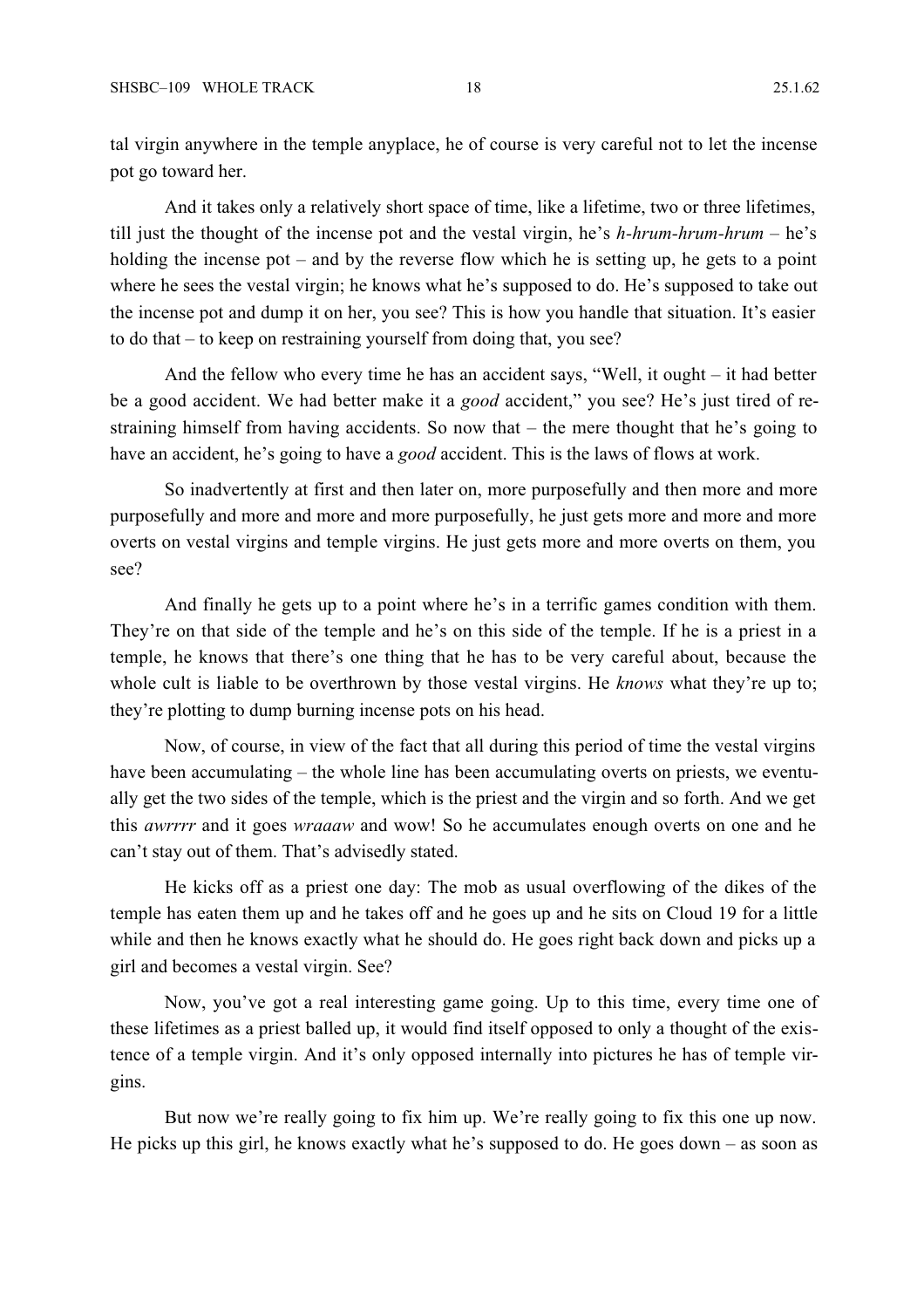she is of any age whatsoever, he won't let his parents rest, you see, until she is enrolled in the temple.

And he goes up through the lines and is very carefully virginal and goes carrying right straight on through and oddly enough, has a slight feeling that this virgin should be kept away from priests. He just has this idea as a virgin, there's just something tells him – you call it intuition if you like – but that he had better not go very close to any priests.

So by the fact of disassociation from the priest and by the fact of no communication with the priest, he of course is getting himself into a beautiful condition of just going into a long series of overts against priests.

So now as a temple virgin – as a temple virgin, every time the cups for the libation are served, why, she, now, goes down the line, you see? And somehow or another, every time she comes to a priest – not  $a$  – not one of the local citizenry or something – every time she comes to a priest, she's liable to trip – the wine, you see, is liable to be dripping slightly – there'll be something a bit wrong – and occasionally spill a whole tray, you see, in their direction. And we'll give her another lifetime or two running along this particular line and she doesn't just drop wine cups, you see, she carefully puts the hemlock into one or two at the proper occasions, all for the good of the temple, you understand.

This is well understood. Everybody realizes this. That it's nothing personal about this. It's just – it's better to get rid of the priests and everything'll be fine, see?

So we get up to the hemlock stage and then we get up to the cutthroat stage and then go back down into the hemlock stage and then somehow or another in all temple revolts claim the citizenry was the one who murdered the chief priest and it's always, of course, somebody else who did it – and carefully puts the bloody dagger in her shirtwaist afterwards, you see? And says, "A bunch of peasants came up and stabbed him to death as he knelt at the altar. Yes, my lord, that is the way it happened," you see?

You got big withholds building up on this particular line and enough of these and all of a sudden you have a round ball called vestal virgin. Now, this can drift around loose because internally it's only opposed to priests and it can drift around loose on the track but kind of floating in present time.

And then having *lived* a number of lives in this particular line and gotten this all balled up because it's a high games condition, takes off one fine day after the peasantry has burned down the temple – which is the usual indoor sport of the peasantry after being oppressed and taxed for long enough – takes off, picks up a boy and comes back and joins as a priest. Now he's a priest.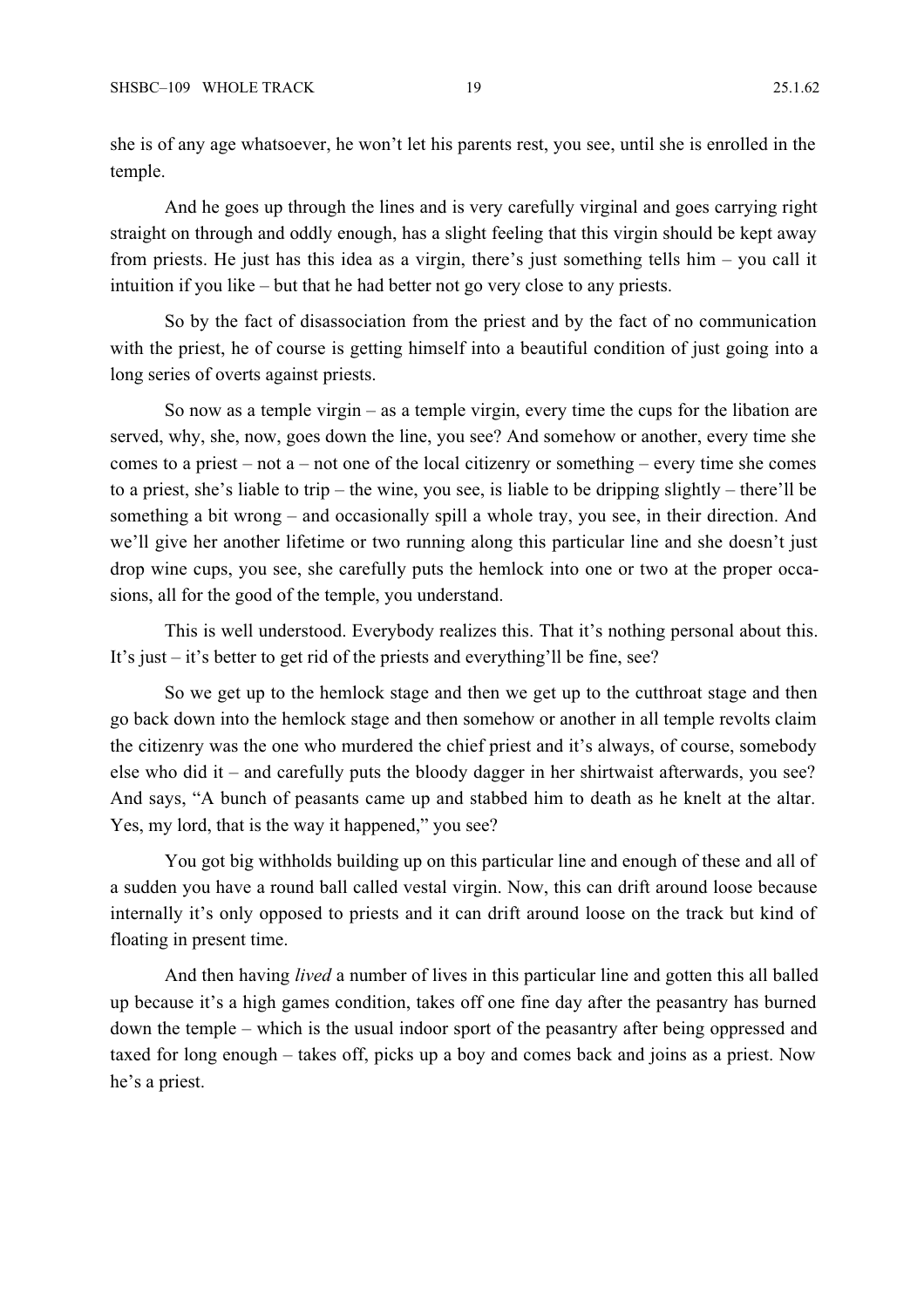All right. Now let's accumulate some more overts against vestal virgins, you see? Oh, my God! The first time he shoves a dirk into a vestal virgin, all of a sudden it's so funny, but it's all those – kind of *waagh-thud!*

You've got the ball in the bank which was the vestal virgin and the ball in the bank which is already the priest, went together *scrooo* splat! And there they are – almost inseparable.

Now, he can go on and live lifetimes of priest; he can go on and live lifetimes of vestal virgin; he eventually will come up to a combination lifetime. He will come up to a life of an effeminate priest who has interesting habits.

And that's the dying line. That's the combination valence he has arrived at there and eventually it's just too painful to be any of these things and he won't want anything much to do with them and he'll drift off. But he's carrying all of that with him.

It's all part of his baggage. He doesn't want anything to do with this baggage and he doesn't quite figure out how he got this baggage, but there it is.

Now, by the time he's gone through this whole cycle of the priest, the temple virgin, the combination valence and so forth, this whole thing balls up into a mass of some kind or another. It's composed individually of a lot of individuals.

Now, if he's – if he's got all this – priests and vestal virgins and the combination valence – all bunched together, you'd think he wouldn't have anything more to do with this, you see?

Now that's *it*. That's a finished action.

Well, he goes along for a little while and he lives a lot of free track. He gets out; he's – actually gets a job as a water boy or something like that to a camel train, goes travelling around the countryside – he gets a lot of free track. Nothing ever happens to that free track, it just stays free. It gets kind of looped up and squeezed in on other things. But one day he's got a body as a merchant. And there he is as a merchant. And he is busy selling Aladdin's lamps, cheap, cut-rate price, straight from Syria. And somebody drifts by in a canopied sedan chair and says, "Deliver it at the temple." He doesn't see anything wrong with this. So he picks up the lamp and he takes it down and delivers it to the temple. And as he goes out, why, one of the vestal virgins chucks him under the chin.

And he goes back and sits down. It's been a bad day. It's really been a bad day. Now he goes on as a merchant, gyps everybody, introverts them, keeps them from doing business, eventually becomes the military – a military governor who is bound and determined that nobody shall ever do any business, graduates up into a standard income-tax racket like they've got going in some countries now  $- I$  won't mention the name of  $-$  where they take all and give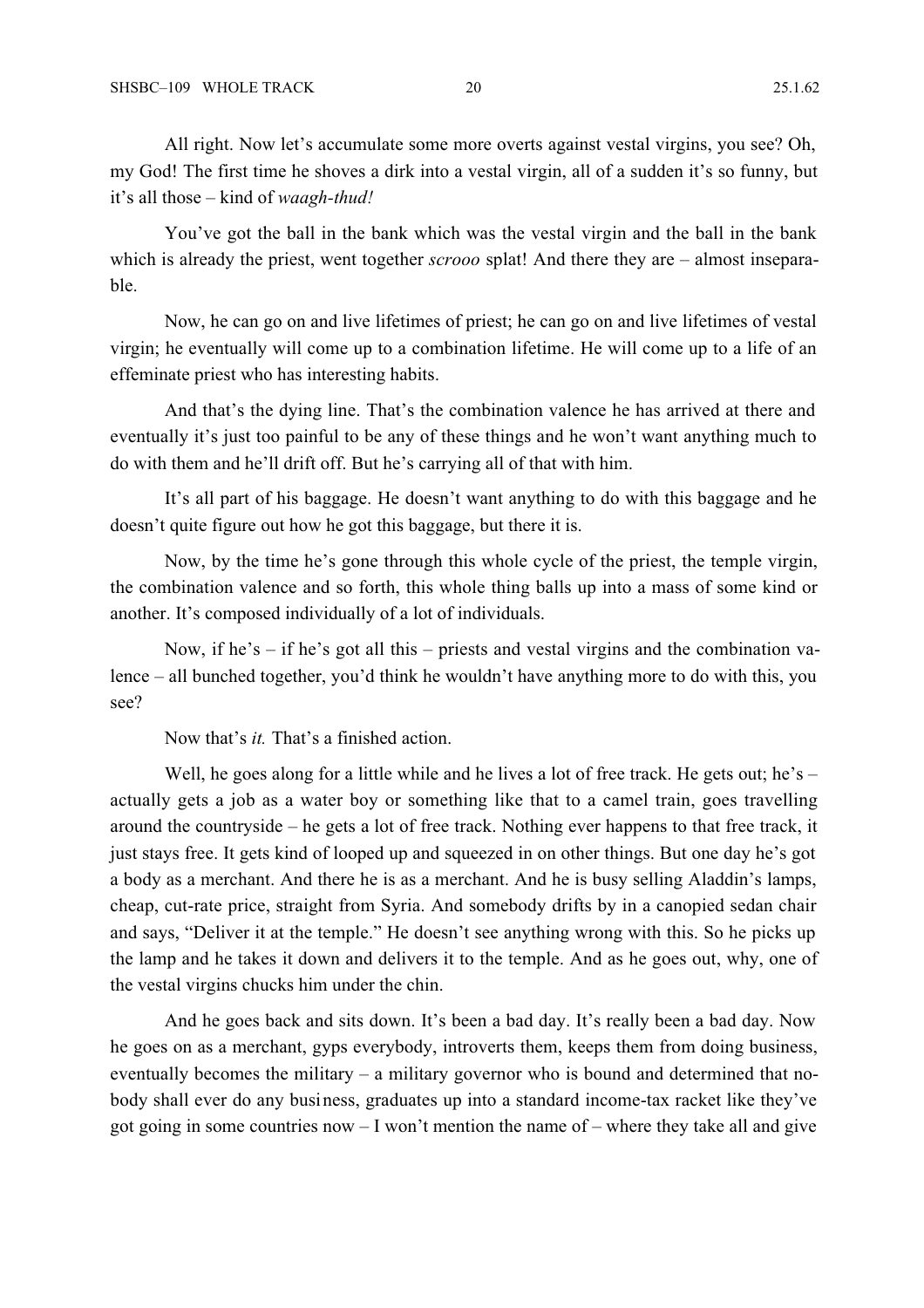back nothing. And this – he goes on this whole line. It hasn't anything to do with anything like temples or anything like that, but it's a brand-new game, you see?

It's the merchant prince versus the tax collector versus the governor versus the army versus the government. The merchant prince versus the government, so he's a merchant prince and he's the government and he's the government and he's the merchant prince and he's a military governor and he's the collector of taxes and he's a prince of merchants and he is a merchant and he sells things and then he's an industrialist and then he manufactures armor and so forth, for the government. And we've gotten to our combination valence stage on this series of packages. See, he is an industrialist who manufactures only for the government; has only one customer, the government. And, of course, that's a combination valence.

Ordinarily, when that gets down to a total thing, you – generally the political form the country has is a fascism. That's the – generally the end product of fascism – all production is for the government. And usually by force of arms to keep the rest of the population enslaved. Interesting economics. But regardless of that, it's some kind of a game of this character and it's run on. Of course, as a merchant he has formed these masses; of course, as a military governor he's formed these masses; and of course, by the overts, one another, you've got a whole new package here, see? You've got this whole new package.

So you had the temple priest, you see and the vestal virgin and all of that game and that became a package. And then you had a lot of free track. And then you've got this other thing and they have gradually grouped together as a package. You see, these things plotted out against time very nicely until they *grouped.* And of course, they grouped with the *ne plus ultra* combination valence sort of a thing

A combination valence just groups everything anyhow. You see, the effeminate priest, he can't do anything that doesn't restimulate being a vestal virgin and he can't do anything without restimulating a priest. So he can't do anything without pulling his bank together. It's impossible.

So you've got this Goals Problem Mass. Now, that *is* a Goals Problem Mass. You see, your – the problem that a vestal virgin would have with the priest and the priest would have with the vestal virgin and all that sort of thing, that's a Goals Problem Mass all by itself.

And up here, we've got the merchant prince and the provost marshal and all that and that's a Goals Problem Mass all by itself. And then one day after that – he can't sell things anymore – what he does these days is he's a night watchman in a rice paddy. And he's sitting there nightwatching like mad and he notices there's a fire going on over in the edge of the woods someplace. And he decides to go over and investigate it and he finds that somebody has set up a brass idol and they are all going *oowah* and *wumm-wumm*. And they're all calling out to *woo-woo,* and so he says, "Hey! What you doing there?"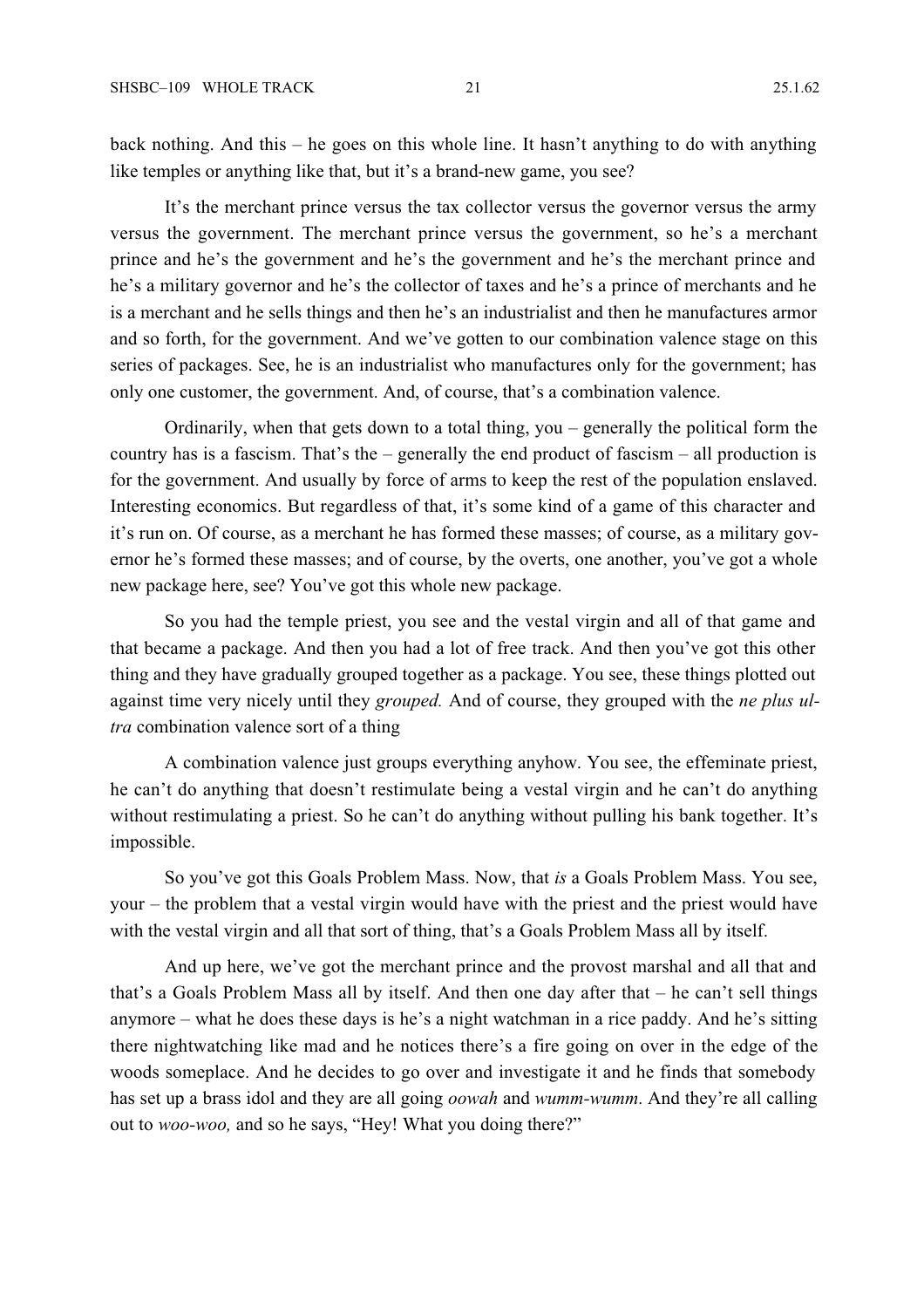That's enough. They all come over and he has to knock one of them colder than ice. And he gets in trouble with the local authorities and all that sort of thing and the Goals Problem Mass of the merchant and the military governor and the Goals Problem Mass of the temple come together and they make one awful big mash of *bthaaa.* See?

Well, free track sort of sits out here someplace and these two things come together and become undifferentiated from any time in them. Now you're really getting the mass.

What do you think happens after a thetan has had ten thousand such games? Ten thousand such games on the track? You see, each one of these games is one whole Goals Problem Mass, see?

They've got terminals, they've got oppterms, they've got everything all mixed up. And, of course, as these things associate, you see, he had two association points that could have brought it together: once he did visit a temple as a merchant, but that was enough to start and then he actually knocked somebody out who was practicing rites in a wood, you see, while operating as a guard. Umm. And that really keys him in. He, by the way, got malaria after that and got very sick and they eventually buried him in the rice paddy, thinking he was possessed of demons – and he was, too.

So these masses just keep adding together and adding together and adding together and sometimes they're not totally added together at the moment the auditor enters into one. The auditor says to the fellow so-and-so and so-and-so.

And all of a sudden the fellow says, "You know that has some vague connection  $-$  a merchant prince and a temple. And there's something between a mer –. Oh, there's something between a merchant – " *Clank!* And two pieces of Goals Problem Mass – two Goals Problem Masses go together with a *splash.* And the pc will say…

This has rarely happened, see? In other words, the auditing furnished the key-in, see? Don't let that worry you because it's inevitable. The thing was about to key in anyhow if it was that close, see?

Now you both key it in and separate it out again. He never would have had a chance of separating it out again, you see? So, don't let that worry you because you all of a sudden have these masses suddenly colliding with masses while you're auditing somebody.

You can sometimes group this lifetime. You're going along, pocketa-pocketa-pocketapocketa, auditing and you all of a sudden hit a whale of a grouper in this lifetime – overts and motivators and that sort of thing And this lifetime goes *clank!* And it becomes a balled-up mass. It's nothing to worry about. It would have gone in another year or two anyhow. You can separate it out and so on.

Now, the odd part of it is, you can take this lifetime apart if you can find the exact prior confusion to the exact moment of group. And you better learn how to do that because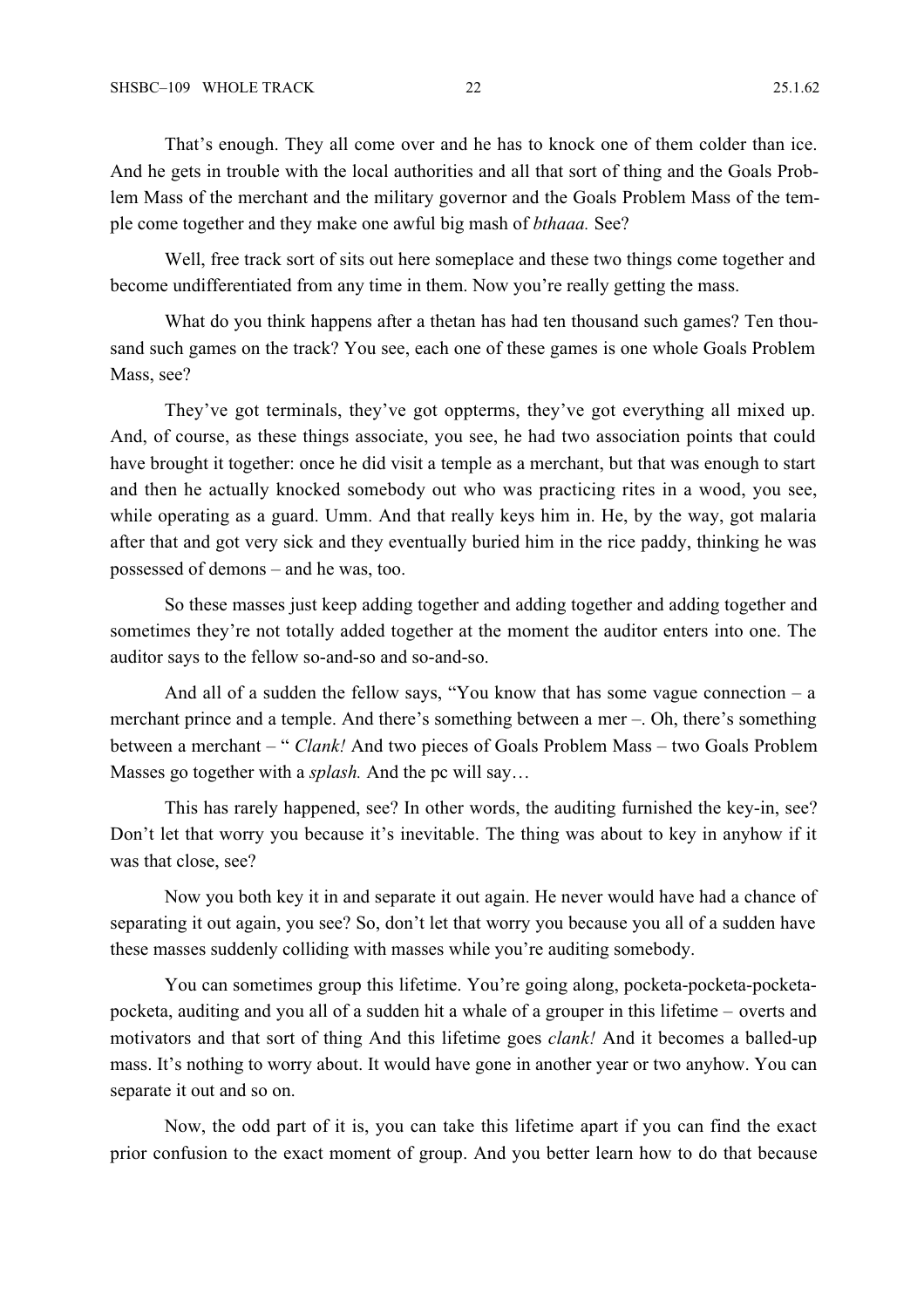you can always take a Goals Problem Mass and put it back into a longitudinal track. You can take one of these valences and stretch it right out along the track again by picking  $up - if you$ wanted to audit just that valence.

Let's take him as – let's take him as Ali the errand boy of Baghdad. And we've got a valence there that's Ali the errand boy of Baghdad.

And we managed to have gotten this thing straightened out and separate. We've peeled it off, you see? And we've got it separate and it'll stay separate, if you can imagine such a thing. It won't.

But let's say we could get it to stay separate. We could then audit it this way: We could say, "What is the principal problem that Ali the errand boy of Baghdad had?" and he gives it to us and we said, "Well, when did that happen?" and so on. And we run it down. And "What's the prior confusion to that?" and "What were you withholding at that time?" and so on. And we'll get Ali the errand boy of Baghdad straightened out, so that it'll be – it'll be a section of free track.

We could do that. We don't have to do that.

But you could get all of these valences straightened out again and you could straighten them out along the track or you could group them up in a ball. You could do almost anything you want to with them with auditing. They're fairly easy to handle.

The best way-to do something with them, of course, is to differentiate them, one from another: Both by finding them, naming them, getting them inspected very closely by the pc and blowing them off, nulling them and winding up with those that won't *budge.* And those that won't budge, of course, won't budge because they are impacted on others that are too heavily charged. You just bleed charge, bleed charge, bleed charge.

Now, these things are dependent on one another for their own charge, and the thing wouldn't hang together as – now, you notice you didn't get a ball-up happening until the fellow had an overt on the oppterm and then you get enough overt on the oppterm, you get a ball-up. See, the priest didn't get the track collapsing on him – if you wanted to call it that, he didn't get the track collapsing until he actually had run up an awful lot of overts on vestal virgins.

Now, that priest thing could collapse all by itself because he had overts inside it on vestal virgins without any valence of the vestal virgin being around, see? But frankly, that will unwind very easily. There's not very much to it. So he had some overts against some vestal virgins. That's about all it amounts to.

It takes the mechanics of a problem to keep this thing in suspension and keep these things from straightening out.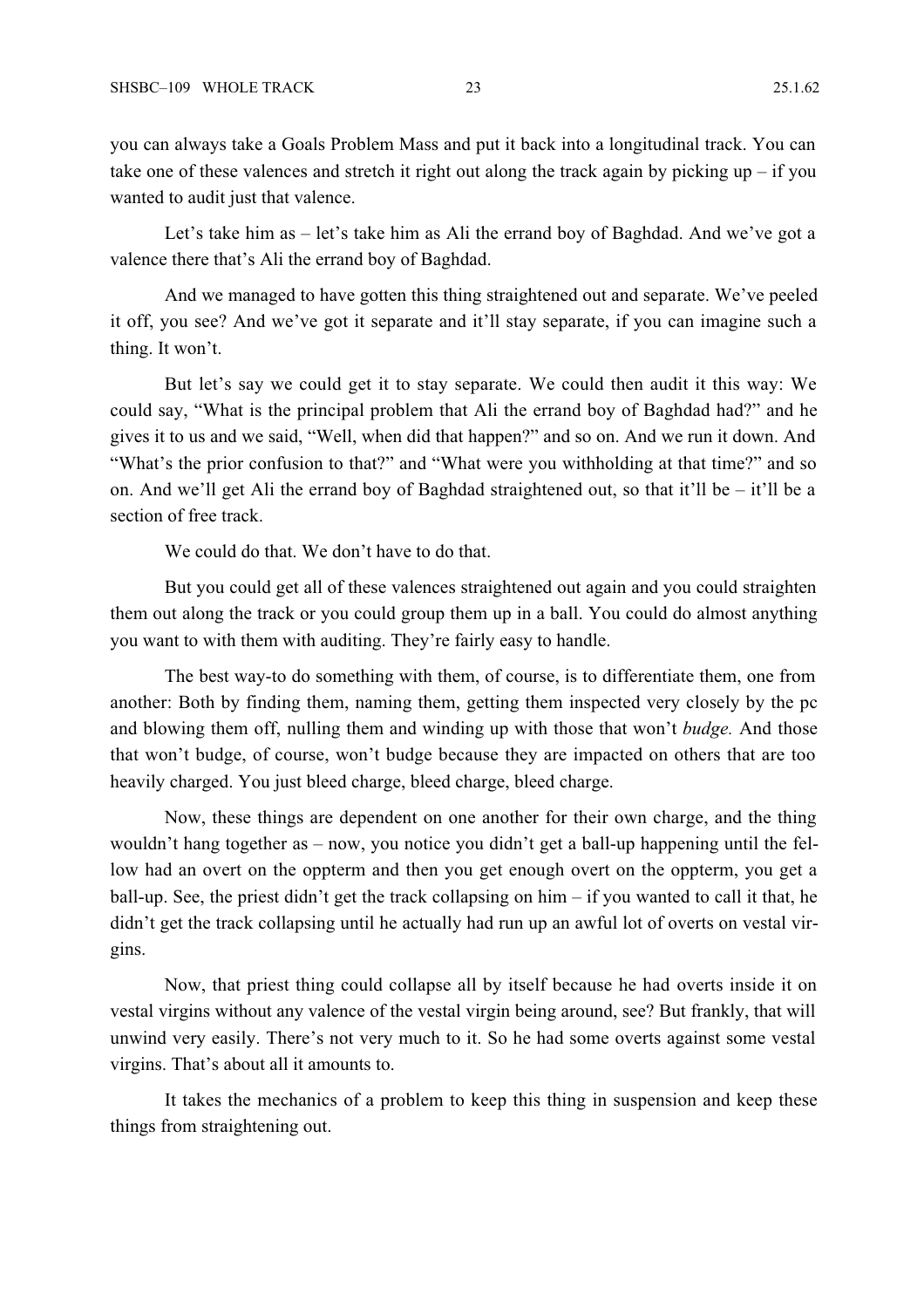Now if you've got valence A versus valence B, you have the terminal and oppterm of a 3D package – A versus B. And let us suppose that both A and B are heavy inflows. You've got a valence versus a valence which is flowing away from a valence while the two things are held closely together, you create a vacuum. And you have brought later valences up into the vacuum between these two valences.

You've got inflow – or outflow valences actually create the same thing. Two outflow valences flowing against each other will tend to create the vacuum at the *backs* of the valences – two vacuums created.

So you get the thing held together, really, by the mechanics of opposition. These things have to be in pretty close balance to hang there at all. Otherwise, they'd as-is. It takes a lot of doing to get one of these things persisting. I mean, it's very delicately, the way they hang together. It's something.

Now, once you've got these things shredded on, the charge blown and the fellow has looked at them and he's discarded them and he winds up with what it was and you find some more of them and blow that and you straighten them up, another step could – two more steps could be done with this stuff – is when you're doing line A, let us say, in the Goals Problem Mass, you could take every zig and find out what problem it had with every zag.

In other words, you could take the zig and the zig in it is temple priest and the zag is vestal virgin. And you could ask the individual, "Now, what problem would a vestal virgin have with a temple priest and what problem would a temple priest have with a vestal virgin? And just state the problem."

The individual will usually state it that fast. But you could do a little assessment on that point and tend to blow these things even further than they have blown. Just a method of differentiation, this would be.

And then you could say – your next one is – that happens on that opposition line is for some peculiar reason an idol maker and you've got, well, "What problem would a vestal virgin have with an idol maker?" Now you see, the vestal virgin always – already had a set of problems with the priest. Now, the vestal virgin can also have a set of problems with the next zig which is the idol maker, see?

So you could then get all the problems of the zags with the zigs. See? Consecutive. You got the problems of the zigs with the zags and now you can get the problems of the zags with the zigs. And you keep writing down problem and the fellow looks at these things. And it's like running problems on somebody, only he'll keep recognizing that he's had these problems and so on.

This thing blows, blows, blows, blows further apart.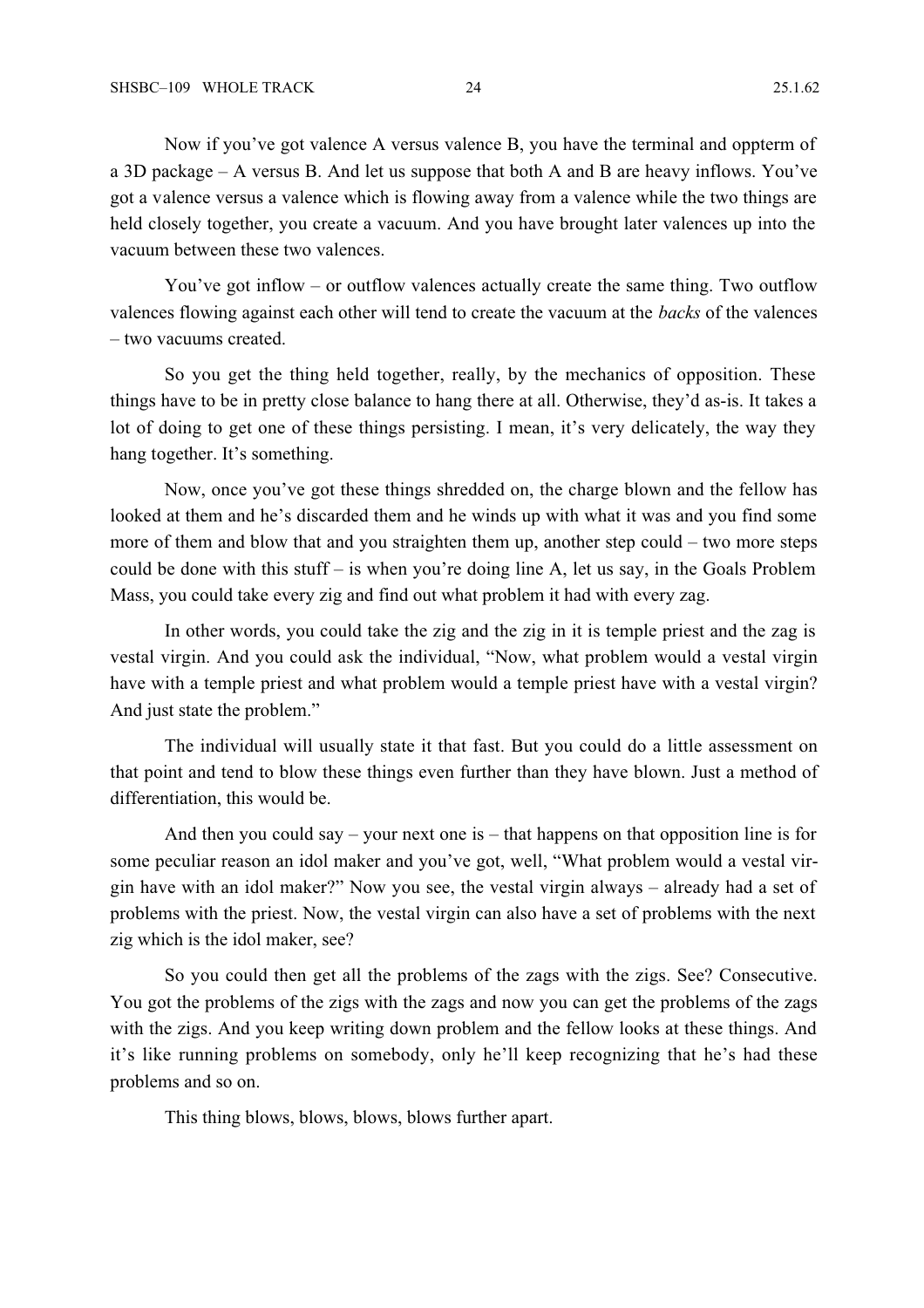Well, every time you enter this thing at all, you improve the person's ability to confront it and his ability to confront it as long as he's permitted to confront it. It takes good auditing; bad auditing inhibits his confronting of it. Poor auditing, rough auditing, keeps him from confronting it and it's trying to keep him from confronting it and the two complement each other and he really gets upset.

But it – let's say it's good auditing and he's going along fine, as it would be if any of you did it (or I'd knock your blocks off). The – the point we're making here is that the individual is continuously confronting the phenomena of the Goals Problem Mass, you see? He's continuously confronting it, one after the other and what these things are and he's handling these things by the bushel-basket load. And he's getting somatics here and getting somatics there. And it's kicking his brains in on this side and it's going on and on. And he gets accustomed to this sort of thing; he gets used to it, that's all.

He's blowing them. He's separating them, differentiating them. He's seeing what they are. And they frankly have less and less effect on him.

Now, all the way up the track, he has only been the effect of those things. He himself has been the effect of those things, but now they are being the effect of him. And just by reversing this cycle and doing no other action but just reversing this cycle, you'd stretch out the whole Goals Problem Mass. And you stretch it out back down the track.

And your eventual product of this, particularly if you added dating as a step (which I haven't taken up with you and which I sometimes shudder at having to teach you, because I've had loses on it before) but if you were to date the thing and if you were to get a long roller tape of some kind or another that was about four, five, six inches wide and – so that you could put sections; you know, like motion-picture film on a spool. And you just kept writing down where these things were and you dated these things, you dated these valences, where they were found and so on and you got them all neatly in place on this long, endless belt of tape that – not endless belt of tape – the tape was so fixed that you could cut it out with a pair of scissors. And you could take another section – because it looked like you had everything consecutive, but all of a sudden a million years opens up in here that you never suspected before. So you cut the tape and take some Scotch tape and put another tape in the middle, see?

You add a section of tape, you see, because this thing will keep going that way. It will keep spreading out, naturally, as you get more and more track, don't you see? Eventually you'd have a time track of the fellow and you wouldn't do it on a – on a simple paper graph.

You'd have to have an endless-belt proposition, because I think the paper required to do this sort of thing would be something like about a hundred feet long, I think about a hundred feet of paper at a wild guess (just to give you some idea of the magnitude of it, you see). By cutting and patching – and you write up the track that you've got, this whole thing: he was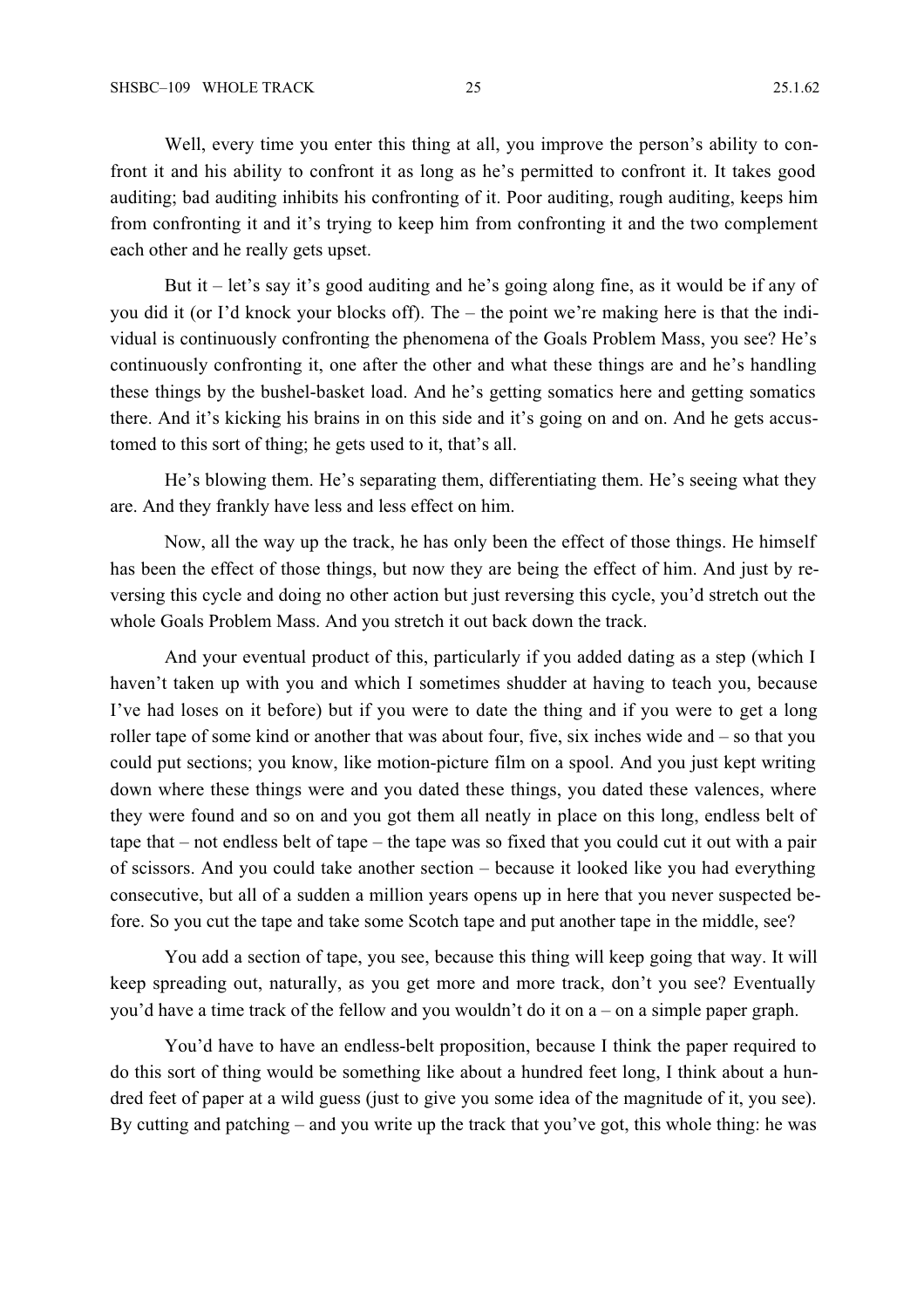a this and then in so many years he was a that and he was a that and he was a that and he was something or other and you put that…

Now, you find out, horribly enough, that this belongs in the middle of the temple-andvestal-virgin game; it was an excursion on the temple-and-vestal-virgin game. You had to cut the temple-and-vestal-virgin game plot in half and sticky-plaster the thing to the both ends and now you've got that smoothed out. Don't you see?

And you could keep on drawing time track on the individual like this as an exercise, which would again just increase his ability to roll on the thing.

Now, at the same time, if every time you made one of these plots, you had him tell you the principal problems that were faced between these terminals and oppterms, you see, and the oppterms and the terminals and you had to – wrote the problems down on this line, you'd eventually have a *long* run of *problems, problems, problems* of various kinds. You'd be running problems on him at the same time.

What would you wind up with?

Well, you'd wind up with a whole track. Well now, when would these things start to unball? Well, you'll eventually find, early on the track, the mechanisms which made them ball up in the first place. And the individual actually straightens out his postulates on this subject and you would only find his postulates by doing this.

And he straightens out his postulates on this subject and all of a sudden all of them just go *brump-brump-brump,* stretch out, stretch out, stretch out, stretch out. They're eventually all lying out like tape measures, not lying out like balls of mud.

Now he could run on the time track and he could go the whole length and breadth of the time track. He could think of anything he has ever done and remember it.

Now, the reason he can't remember it, of course, is too much of his existence is in areas and in valences at which he must not think. If he thinks at them, he goes stupid, because they can think and he can't think. So therefore, he cannot remember his past. His past is totally occluded as far as he's concerned, because of there – total areas of no thinkingness. Do you see how that would be?

Now, that's about the only way you would ever recover a person's memory on the whole track and that's about what a whole track is all about.

And don't blame me if after you've got this universe straightened out, you haven't straightened out the home universe yet. That's your worry. We're talking about the whole track, we normally refer to this universe's track. Because earlier track is not in agreement with one person and another person, beyond the fact that they usually agree that there was a home universe and that they were building their own universe and other things were happening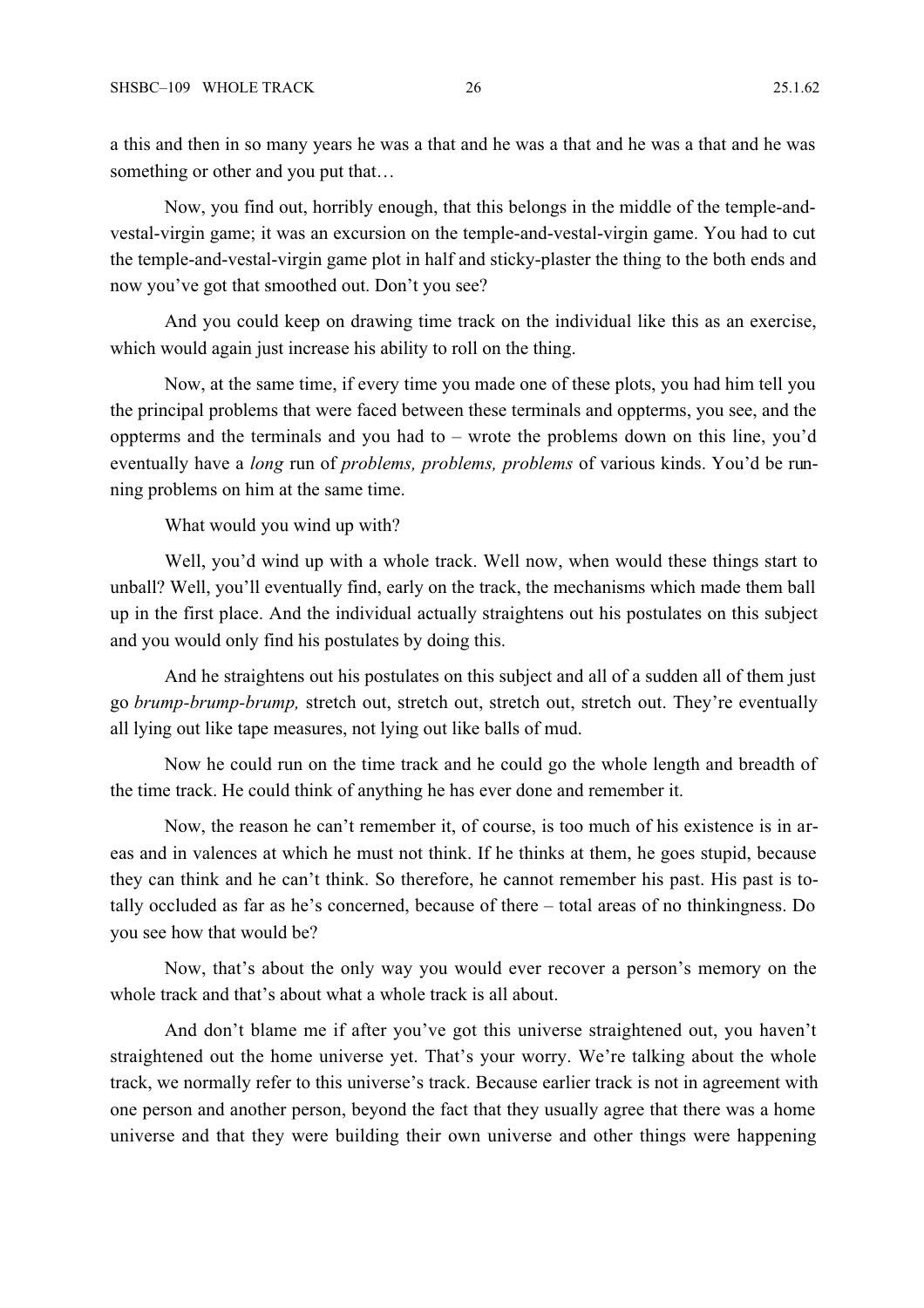which were quite desirable and then those dirty dogs came with all the black muck and spread it all over everything and we stuck and that's why we're in this universe, see?

At first, in discussing things with them, you cannot find the identity of the dirty dogs with the black muck. I have discussed this with several pcs and they keep insisting on using the *"they."* They is the most prevalent pronoun with regard to this. So we haven't found the fellows who did this and got this universe started and this time track going on total agreement. We haven't found them yet. We're still looking. We're still looking to find the people who got this universe started that way and trapped everybody in it. We know it wasn't you.

But on the other hand, you might – you might have met one of them at one time or another. And you might have some responsibility for turning him against beings or something. You might have had some minor overt that took *them, you* see and made them antisocial so that they would do this.

Or on the other hand, on the other hand, on the other hand, thinking it over carefully, you might have been there and watched them – not intending to do it, of course and not having anything to do with it, but, you know, like people watch construction on the street – you might have been there watching them, something. And occasionally you might have offered them a small pebble – just to be helpful, you see; that's just to be helpful, but no responsibility of yours.

Or on the other hand, on the other hand, there is some possibility – there is some possibility that you knew one of them rather well and agreed with what he was doing, you see, just because you knew him well. And there's another possibility, if we reach a little bit further, that you were one of the workmen – of course, being driven with a whip, of course; but you were one of the workmen that was doing this.

And then there's another possibility if you look very carefully on the whole track. You may very possibly find yourself standing there and the picture of a whip just below the level of your eye, and a hand holding this whip; and it might come through to you as a sort of a dim suspicion that if you had this kind of a picture at that point of the track that it might be you who was making *them* build a universe and who trapped everybody. You see, that'd be pretty hard to face.

So I'm not asking you to look at that, now. But I am asking you to look back at that period when you might have been standing there, *caught,* a total victim at the beginning of track.

Anyway, there is the – there's the whole track and the way it rolls; that it exists, that it is there as a plot, that you're still mocking it up and so forth, is quite remarkable. That this universe exists at all is quite remarkable and I am – I congratulate you. You did a pretty persistent job on it.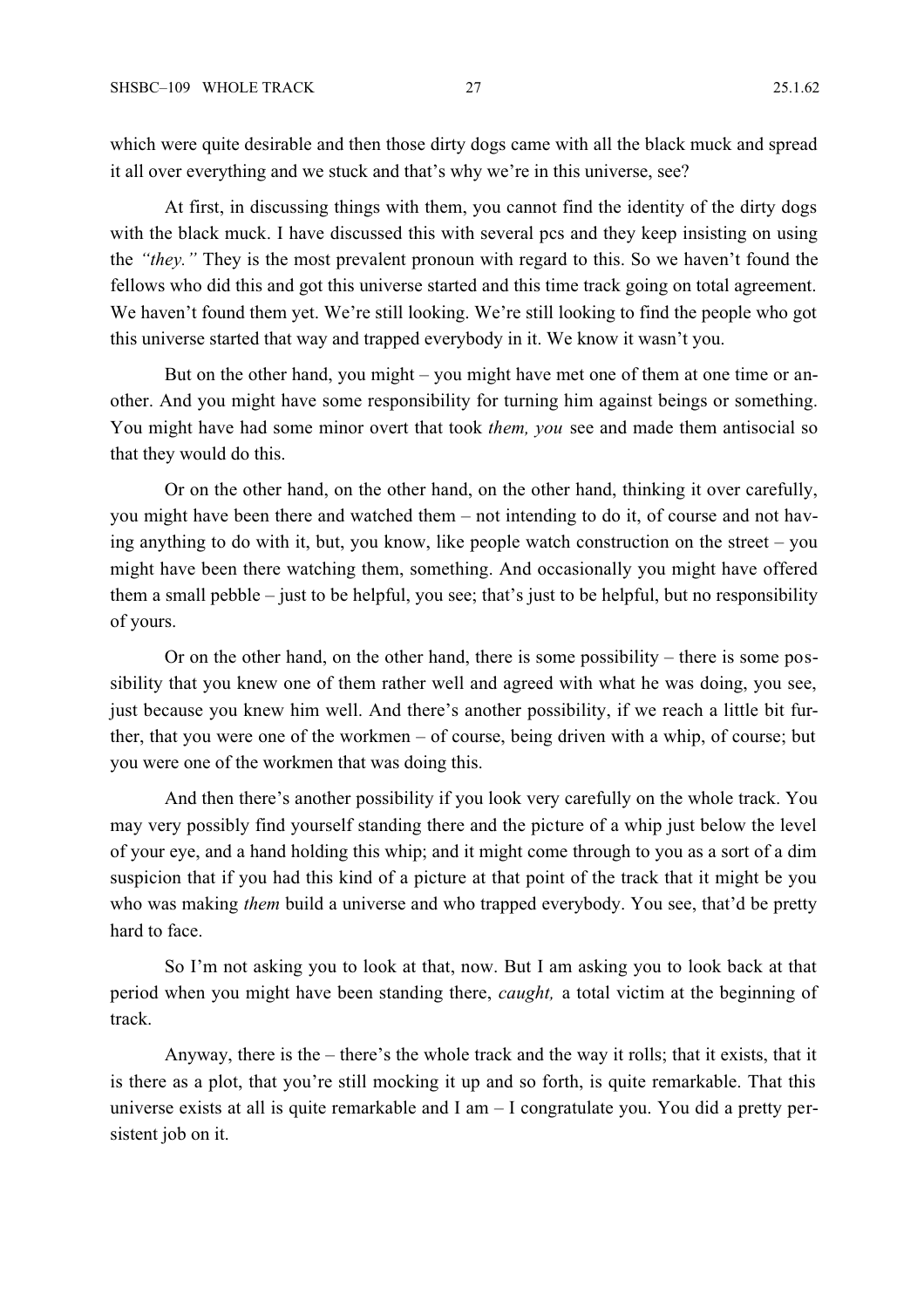Okay. Do you see what you're handling when you handle the Goals Problem Mass?

*Audience: Yes.*

Every one of the main valences has hundreds of subordinate valences and you can pull those off. And they're what you get on a list; they're the things that don't hold on a list. They're little incipient warts on the main – on a main mass. And then you know, at first, why, you just – the pc can't tell the difference between them. At various – as you go on running, the pc can all of a sudden, even when he lists, recognize what the mass is and the identity of the mass. Even before you null it or differentiate it, he knows what it is.

And then that goes from there to knowing a little bit more about the whole track and knowing a little bit more about the game and then knowing more and more about life and knowing more and more and more and knowing more and then finally knowing all about it. That's the other end that comes out.

There are many assistive things that an auditor could do. Many of these things probably won't have to be done, because remember that you're auditing a pc toward a rather steep increase of ability and recognition.

That's the Goals Problem Mass as it relates to the whole track. You might find the information useful – if, of course, you ever find anybody with a whole track.

If somebody comes around, you know and tells you that past lives don't exist or you have no reality on past lives, I'll give you one little tip in taking this sort of thing apart. People can't think of past lives when they're stuck in one life. But they normally, quite normally, have had the subject of past lives itself invalidated heavily in this lifetime. And if you pull that apart as invalidation and get all the ramifications with relationship to that, why, generally it will all straighten out.

This is too new a subject for anybody to have too much antipathy against. After all, it hasn't been around since Egypt. And in those days, if you said there was no such thing as a past life, why, you were liable to have had it, because it went quite the reverse.

I remember vividly – one of the mechanisms and overts and uses of past lives in Egypt was that the king could come back and claim his possessions. And I thought that was an awfully handy mechanism: did very well for a number of years. Went many lifetimes before anybody got wise to this thing and thought, "Well, we've got a better idea; a better idea. And that is, if we claim that everybody when he dies is dead, dead, dead, then we never have to give him back any of his possessions. And that settles that!"

And the idea of one lifetime stems purely and entirely and completely out of ideas of property and that is all. So you see why the popularity of it. I imagine the Prudential Life Insurance people and the Bureau of Statistics and the Record of Wills and the Recorder of Wills and Testaments and so on would be amongst the first people to shoot you down on sight if